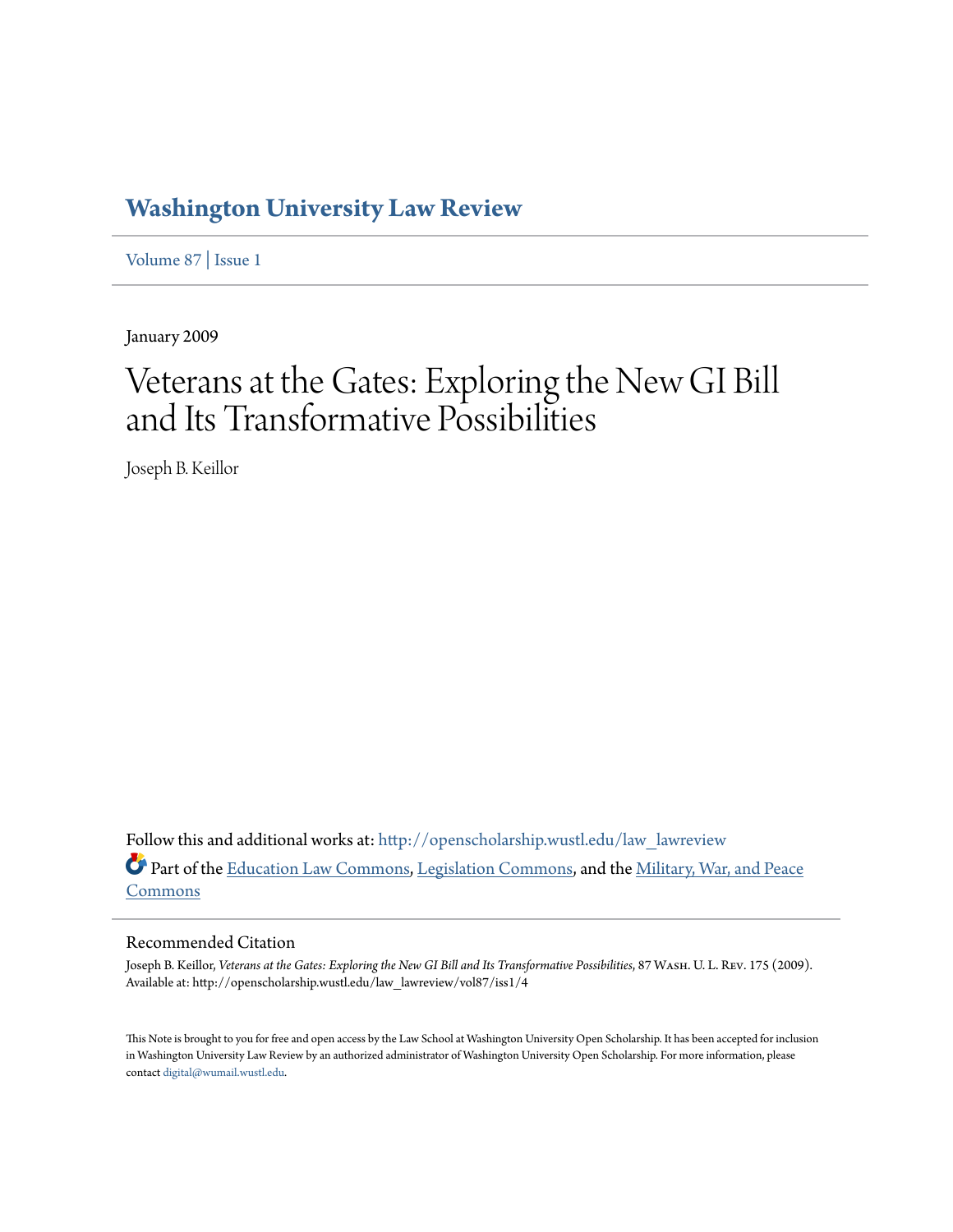### **VETERANS AT THE GATES: EXPLORING THE NEW GI BILL AND ITS TRANSFORMATIVE POSSIBILITIES**

#### <span id="page-1-4"></span><span id="page-1-3"></span><span id="page-1-2"></span>**INTRODUCTION**

<span id="page-1-0"></span>The Post-9/11 Veterans Educational Assistance Act<sup>1</sup> of 2008 ("Act") popularly referred to as the "GI Bill for the 21st century"<sup>2</sup>—restores veterans' educational benefits to the generous level of the famed post-World War II GI Bill. The original bill has been widely assessed as among the most culturally transformative pieces of legislation of the twentieth century.<sup>3</sup> Nearly eight million veterans—many of whom otherwise would have lacked access to the nation's elite institutions of higher learning pursued higher education through the GI Bill in the years immediately following World War II.<sup>4</sup> It has been credited with ensuring the successful reintegration of millions of veterans into civil society,<sup>5</sup> creating a new American middle class,<sup>6</sup> and making higher education available to African Americans in significant numbers for the first time.<sup>7</sup> However, despite the clear precedent of veterans' educational benefits profoundly impacting society, the new GI Bill legislation has attracted only modest attention that largely omits discussion of the Act's likely societal impact.<sup>8</sup>

<span id="page-1-1"></span><sup>1.</sup> Post-9/11 Veterans Educational Assistance Act of 2008, Pub. L. No. 110-252, 122 Stat. 2357 (to be codified in scattered sections of 38 U.S.C.).

<sup>2. 154</sup> CONG. REC. H5702 (daily ed. June 19, 2008) (statement of Rep. Van Hollen); *see also*  Rick Maze, *Sweeping New GI Bill Plan Gets Final Approval*, ARMY TIMES, (June 22, 2008), *available at* http://www.armytimes.com/news/2008/06/military\_gibill\_061908w/ [hereinafter *Final Approval*].

<sup>3.</sup> *See* 154 CONG. REC. H5701 (daily ed. June 19, 2008) (statement of Rep. Mitchell); *see also A Brief History of: The GI Bill*, TIME, June 9, 2008, at 25 [hereinafter *Brief History*]; James Wright, *Serving Those Who Served Their Country*, PRESIDENCY, Spring 2008, at 14, 15 [hereinafter *Served Their Country*]; Milton Greenberg, *The New GI Bill is No Match for the Original*, CHRON. HIGHER EDUC., July 25, 2008, at A56 [hereinafter *No Match for Original*] ("To say that the GI Bill of 1944 was transformative is an understatement. It was revolutionary. It is widely acknowledged to be one of the major tipping points in American history.").

<sup>4.</sup> *Brief History*, *supra* not[e 3.](#page-1-0)

<sup>5.</sup> *See id.*

<sup>6.</sup> *Id*.; Anne L. Alstott & Ben Novick, *War, Taxes, and Income Redistribution in the Twenties: The 1924 Veterans' Bonus and the Defeat of the Mellon Plan*, 59 TAX L. REV. 373, 436–37 (2006) [hereinafter *Veterans' Bonus*]; James Wright, *The New GI Bill: It's a Win-Win Proposition*, CHRON. HIGHER EDUC., May 16, 2008, at A34 [hereinafter *Win-Win Proposition*].

<sup>7.</sup> THOMAS SOWELL, INSIDE AMERICAN EDUCATION 134 (1993).

<sup>8.</sup> Two exceptions warrant mention. *Win-Win Proposition*, *supra* not[e 6](#page-1-1), recognizes the Act's potential to help reintegrate combat veterans into civil society, although it does not take the argument as far as I will in Part V. Additionally, *No Match for Original*, *supra* note [3,](#page-1-0) compares the World War II era GI Bill's societal impact to the Act's likely societal impact. However, as will be illustrated, this piece's conclusion that the Act will not have a substantial impact on society is erroneous. *See infra*  note [98.](#page-16-0)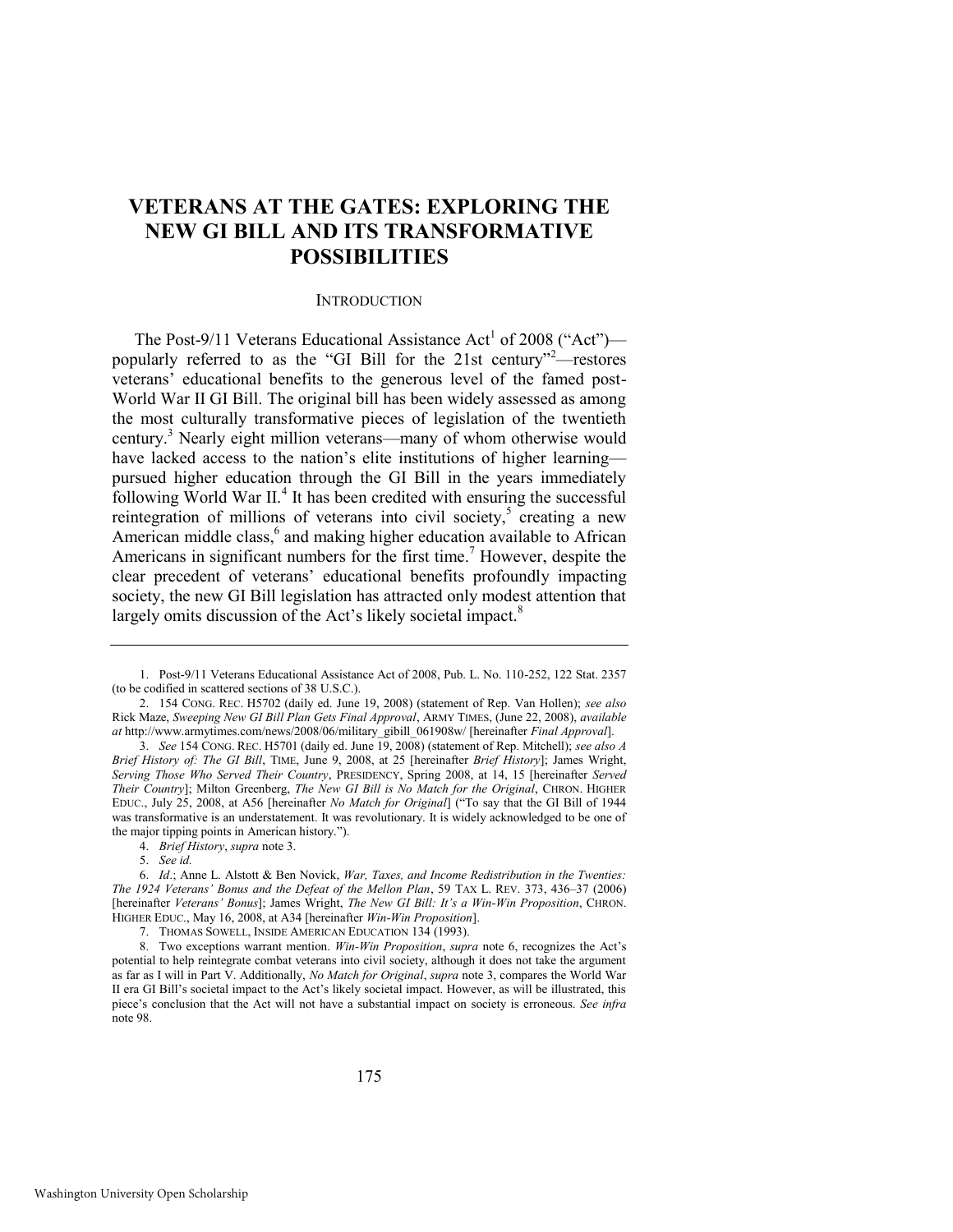<span id="page-2-0"></span>This Note thus seeks to inform the reader about the Act, explain its shortcomings, articulate its likely societal impact, and offer recommendations for improving the Act's substance and enhancing its impact. Part I will examine the Act's passage, focusing on the political and policy context in which the Act was passed. Part II will articulate the central substantive provisions of the Act and compare them to previous GI Bills. Part III will then examine omissions and complex features of the Act that may forestall full realization of the Act's objectives. Part IV will demonstrate how the Act is likely to have unintended consequences on universities' pricing practices, potentially causing the Act to substantially exceed cost estimates.<sup>9</sup> Part V will articulate how the resulting infusion of significant numbers of veterans with recent overseas combat experience into America's universities will force society to confront an unhealthy, growing gulf between civil society and the military, with the potential for either renewed understanding or an explosive clash. Finally, Part VI will draw upon the preceding sections to offer a series of recommendations designed to ensure realization of the Act's objectives, prevent gouging of the taxpayer, and facilitate a positive outcome to the heightened level of civil-military interaction.

<sup>9.</sup> Excepting this endnote, this note refrains from analyzing whether the new GI Bill will stimulate the economy. However, it should be briefly noted that many historians assert the World War II era GI Bill somehow paid for itself. *See* Interview by Jim Lehrer with Stephen Ambrose, Historian, Doris Kearns Goodwin, Presidential Historian, Michael Beschloss, Presidential Historian, and Haynes Johnson, Journalist/Historian (July 4, 2000), *available at* http://www.pbs.org/newshour/bb/military/ july-dec00/gibill 7-4.html (arguing the GI Bill was a major stimulus to the U.S. economy with positive effects extending beyond a generation). The Act's sponsor boldly asserted the same claim. *See*  Fact Sheet, Office of Senator James Webb (June 2008), http://webb.senate.gov/pdf/factsheet gi061108.pdf [hereinafter Webb Fact Sheet]. Finally, this claim was likewise made during the Act's floor debates. *See* 154 CONG. REC. H5701 (daily ed. June 19, 2008) (statement of Rep. Mitchell) ("For every dollar we spent on the GI Bill, we generated seven more into our national economy."). While formally disproving the assertion that World War II era GI Bill spending was costless is difficult, it should be noted that this "free lunch" argument appears to overlook the fundamental economic concept of opportunity cost. In other words, while each tax dollar spent on GI Bill benefits might have indeed triggered several dollars of additional economic activity through the multiplier effect, that fact does not mean the program was necessarily "free." Since the funds might have triggered *even greater* economic activity through the multiplier effect were they allowed to remain in the private sector in the first place, the proposition that this instance of federal social spending was truly costless is highly dubious.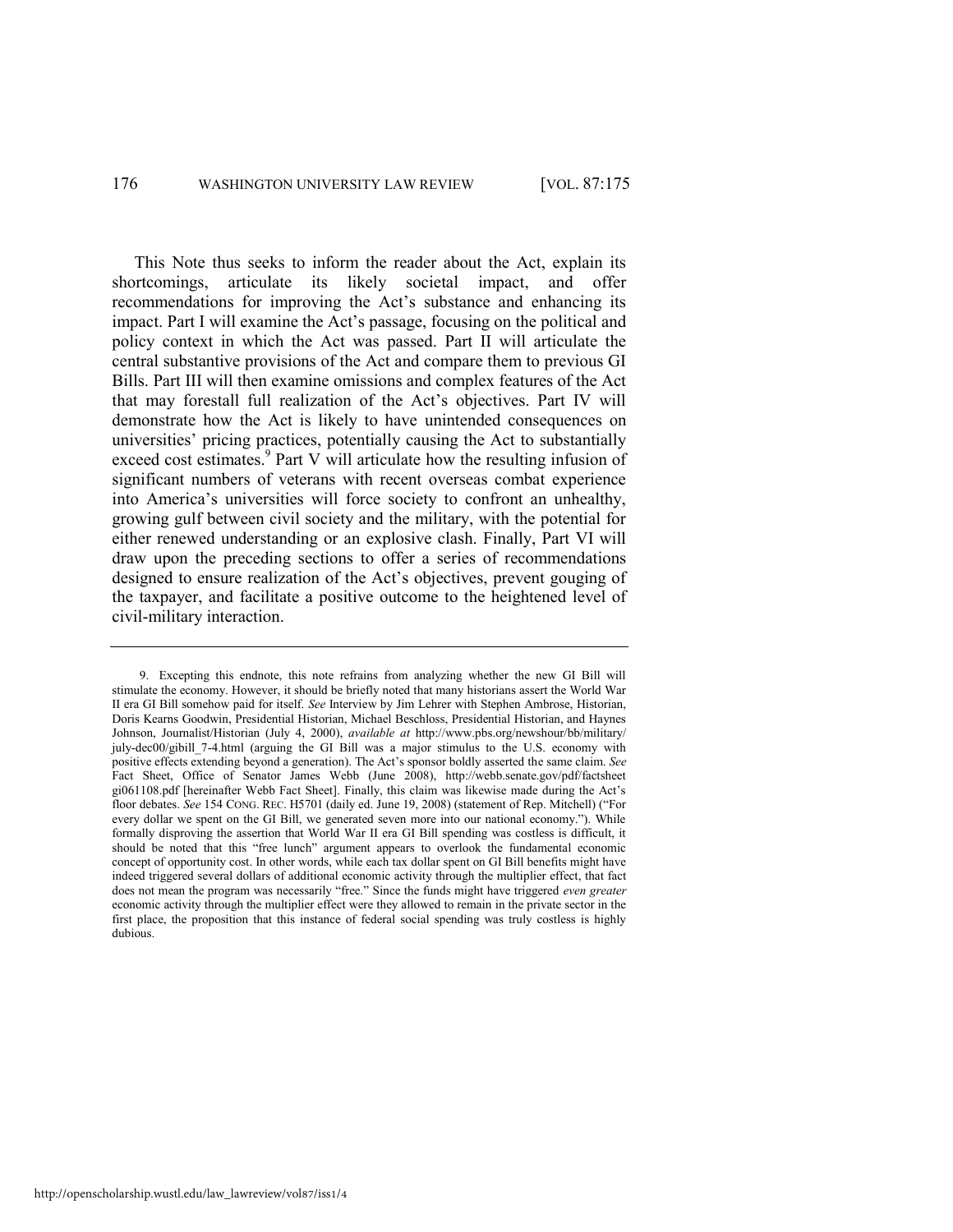#### I. CONVERGENCE OF POLITICAL FACTORS CONTRIBUTING TO THE ACT'S PASSAGE

For years, bills expanding GI Bill benefits have been introduced unsuccessfully in Congress.<sup>10</sup> A brief survey of the political climate in early 2008 would lead one to believe that such an act would have virtually no chance of passage, due to the firm opposition of the president, the Pentagon, and Senator John McCain, a then-presumptive nominee for president who is also arguably the nation's most respected voice regarding veterans' affairs.<sup>11</sup> Nonetheless, a perfect storm of factors led to the Act passing with overwhelming majorities in both houses, $12$  as part of a greater defense spending package<sup>13</sup> that finally passed just in time to avert a fiscal meltdown in Department of Defense (DOD) operations.<sup>14</sup>

<span id="page-3-0"></span>A bill to dramatically restructure GI Bill benefits, by fully covering the varying costs of a four-year university degree, $\frac{15}{15}$  was introduced in January 2007 and steadily gained support. Since its enactment in 1985, the Montgomery GI Bill<sup>16</sup> had served as veterans' primary educational benefit and offered modest, flat-rate payments to help qualifying veterans pay for college.<sup>17</sup> Democratic Senator James Webb introduced Senate Resolution 22 as a stand-alone act<sup>18</sup> in 2007, noting the "very small percentage of the country who answers the call to duty" and calling for military members

<span id="page-3-1"></span><sup>10.</sup> *See, e.g.*, H.R. 320, 107th Cong. (2001); H.R. 1634, 104th Cong. (1995).

<sup>11.</sup> *See Brief History, supra* not[e 3](#page-1-0) (deeming Senator John McCain "a veteran's veteran if ever there was one").

<sup>12.</sup> The Senate voted 92–6 to approve the House's final amendments. The House voted 416–12 to approve the amendment tacking the GI Bill expansion onto the war supplemental, and a less overwhelming (but still significant) 268–155 in approving an amendment codifying the finalized version of the war funding. Govtrack.us: A Civic Project to Track Congress, http://www.govtrack.us/ congress/bill.xpd?bill=h110-2642 (last visited July 16, 2009).

<sup>13.</sup> The broader legislative vehicle was the Supplemental Appropriations Act, 2008, Pub. L. No. 110-252, 122 Stat. 2396 (2008).

<sup>14.</sup> *See* Briefing by Dana Perino, Press Sec'y, White House, & Jim Nussle, Director, Office of Mgmt. and Budget, Budget Briefing (May 21, 2008) (stating that more than a year of political deadlock in considering the war supplemental left DOD on the brink of issuing furlough notices and having to play "budget shell games" to keep critical operations afloat).

<sup>15.</sup> *See infra* notes [41](#page-7-0)–[45 a](#page-8-0)nd accompanying text.

<sup>16.</sup> Veterans' Educational Assistance Act of 1984, Pub. L. No. 98-525, 98 Stat. 2553 (codified in scattered sections of 38 U.S.C.).

<sup>17.</sup> *See generally* DEP'T OF VETERANS AFFAIRS, PAMPHLET 22-90-2: SUMMARY OF EDUCATIONAL BENEFITS UNDER THE MONTGOMERY GI BILL—ACTIVE DUTY EDUCATIONAL ASSISTANCE PROGRAM, CHAPTER 30 OF TITLE 38 U.S. CODE (1997) [hereinafter MONTGOMERY GI BILL PAMPHLET].

<sup>18.</sup> *See* Webb Fact Sheet, *supra* not[e 9.](#page-2-0) A companion bill was introduced in the House on April 9, 2008. *Id.*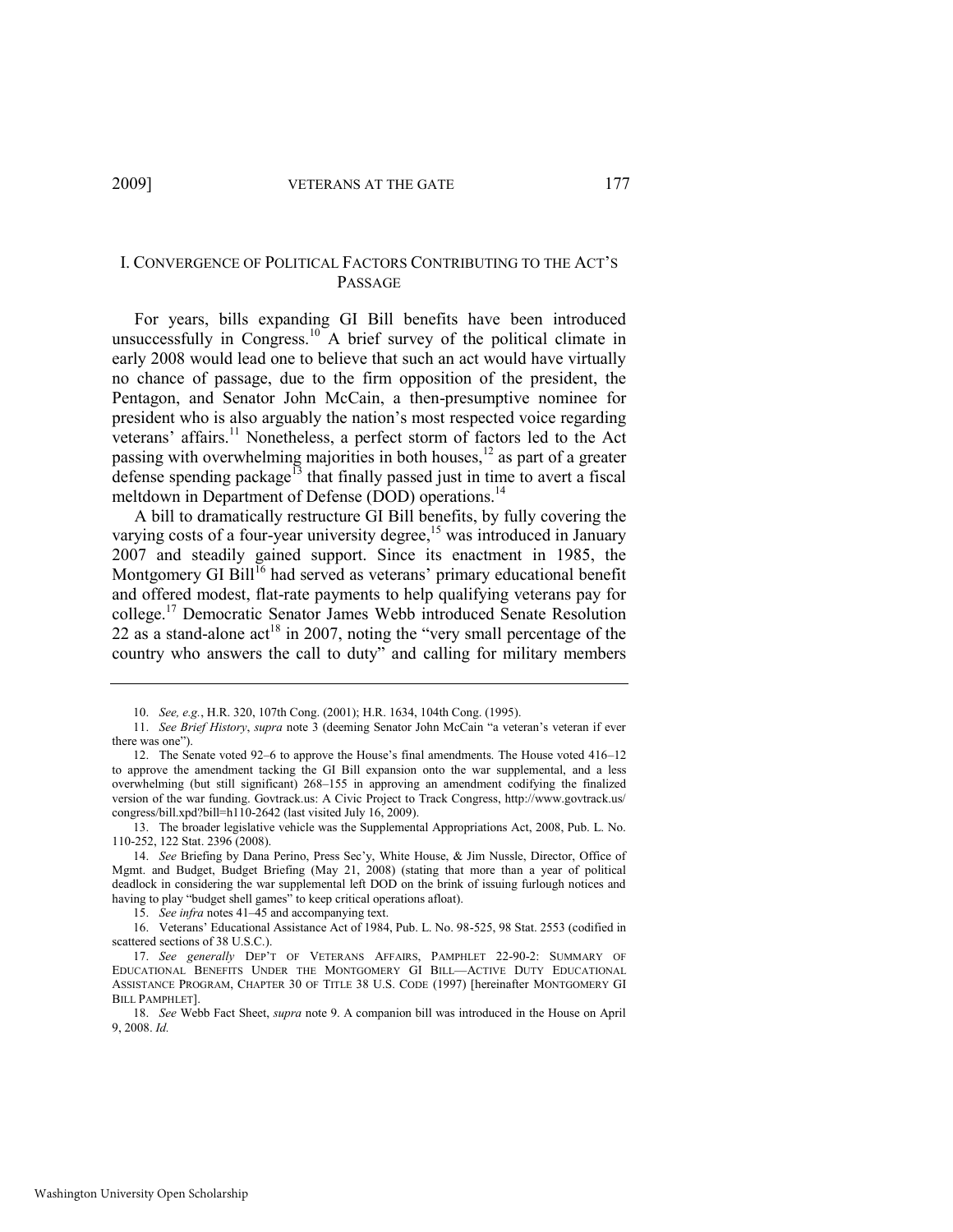<span id="page-4-4"></span><span id="page-4-2"></span>"serving since  $9/11$  to receive a GI Bill that is worthy of their service."<sup>19</sup> Webb's reference to enhanced benefits for veterans serving in an era of significant conflict accurately reflects American history, including both the "bonus" for veterans of World War I and the GI Bill benefits for World War II era veterans.<sup>20</sup> The bill attracted strong support in the educational community, as the American Council on Education and the National Association of Independent Colleges and Universities formally endorsed it.<sup>21</sup> Dartmouth University president and former marine James Wright characterized existing benefits as "seriously inadequate" in making an explicit comparison to earlier eras: "[F]ew Americans realize that the young people who are serving their country in Iraq and Afghanistan will not receive the kind of assistance that their grandfathers received when they returned from World War II."<sup>22</sup> Veterans groups likewise voiced support for the bill.<sup>23</sup>

<span id="page-4-3"></span><span id="page-4-1"></span><span id="page-4-0"></span>The focal point of the initial opposition to the bill by the administration, the Pentagon, and Senator McCain was a concern that the generous benefits would entice large numbers of experienced personnel away from the military services during a time of war.<sup>24</sup> The bill's major

<sup>19.</sup> Sufiya Abdur-Rahman, *New GI Bill to Restore Educational Benefits for Soldiers*, CRISIS, Nov./Dec. 2007, at 8 (emphasizing Senator Webb's justifications for the Act).

<sup>20.</sup> *See Veterans' Bonus*, *supra* not[e 6,](#page-1-1) at 379. While the post-World War I bonus was originally not payable for twenty years, the World War II era GI Bill provided an "immediate and unconditional recognition of military service." *Id.* at 436. Indeed, enhanced benefits for wartime veterans have even earlier historical roots, as veterans of the Revolutionary War received land grants and other benefits. *See Win-Win Proposition*, *supra* not[e 6.](#page-1-1) 

<sup>21.</sup> *See Served Their Country*, *supra* not[e 3,](#page-1-0) at 19–20.

<sup>22.</sup> *See Win-Win Proposition*, *supra* not[e 6.](#page-1-1) 

<sup>23.</sup> *Id*.; *Pending Montgomery GI Bill Legislation: Hearing Before the Subcomm. on Econ. Opportunity of the Comm. on Veterans' Affairs*, 110th Cong. 5 (2008) [hereinafter *Subcomm. Hearing*] (statement of Col. Robert F. Norton, United States Army (ret.), Deputy Director, Government Relations, Military Officers Association of America) ("On raising GI Bill rates, I will focus on H.R. 2702 because this bill is similar to . . . S. 22. We strongly endorse [its] most important feature . . . namely raising GI Bill rates to cover more of the cost of education. That is our top priority this year.").

<sup>24.</sup> *Brief History*, *supra* note [3;](#page-1-0) *see also* Sarah Chacko, *McCain Praises Jindal, Urges Obama to Debate*—*GOP Hopeful Raps Rival on Iraq, Defends GI Bill Vote*, ADVOC., June 5, 2008, at 1A, http://www.2theadvocate.com/news/politics/19554709.html [hereinafter *GI Bill Vote*]; *see also* OFFICE OF MGMT. & BUDGET, EXECUTIVE OFFICE OF THE PRESIDENT, STATEMENT OF ADMINISTRATION POLICY: H.R. 2642—SUPPLEMENTAL APPROPRIATIONS BILL OF 2008 (May 15, 2008) [hereinafter STATEMENT OF POLICY] ("[W]e are concerned that provisions included in this bill could harm retention rates within the armed forces.‖); *see also* Gerry J. Gilmore, *Pentagon Endorses Transfer of GI Bill Benefits to Spouses, Children*, AMERICAN FORCES PRESS SERVICE, May 15, 2008, http://www.defenselink.mil/news/newsarticle.aspx?id=49888 [hereinafter *Transfer of Benefits*] ("Reintroducing the old GI Bill 'would have a sharp effect on retention and be a shock to the system,' [Deputy Undersecretary of Defense for Military Personnel Policy, Bill] Carr emphasized, adding it would hurt Army re-enlistment rates . . . when the Army is working to add 65,000 additional soldiers to the force.").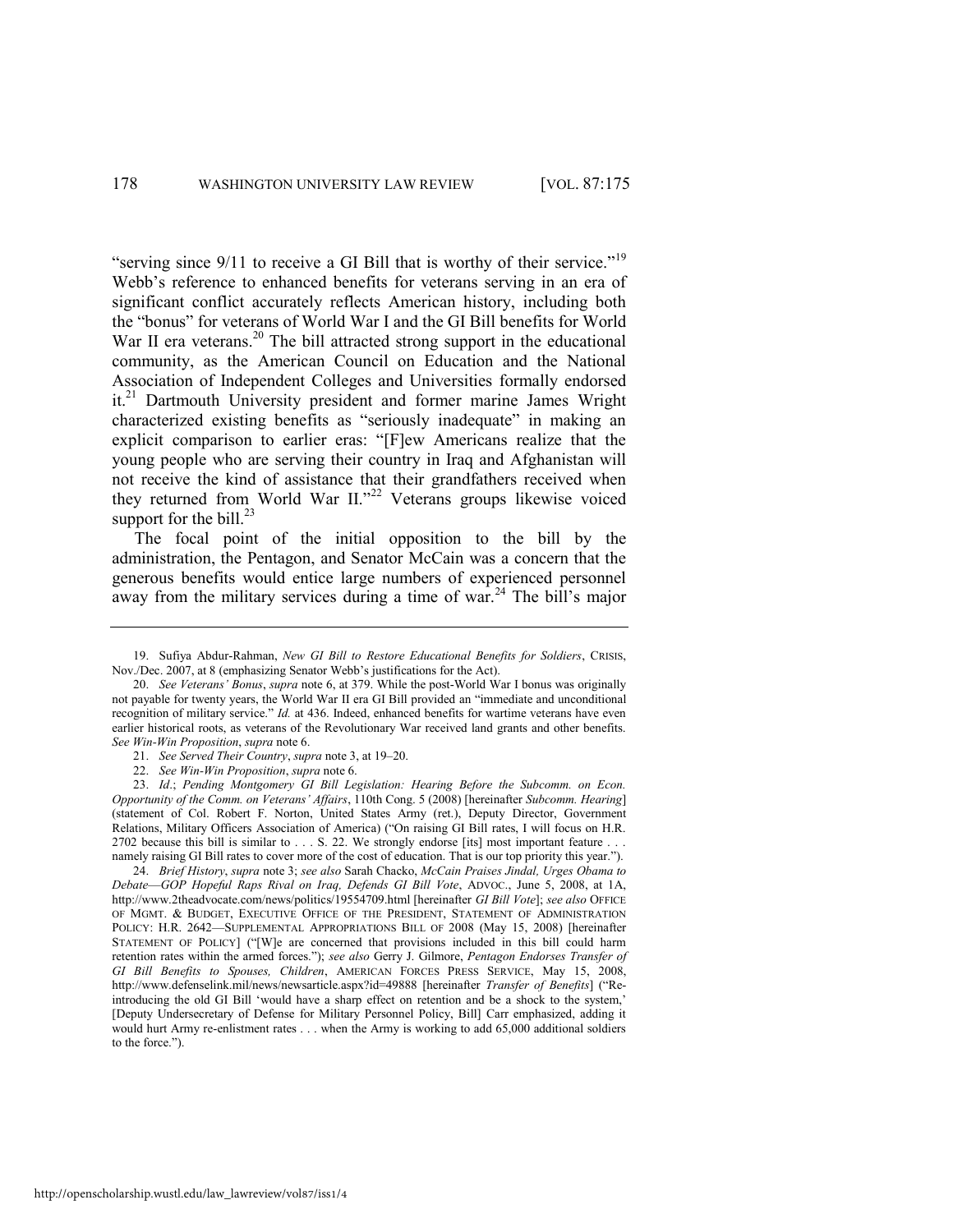<span id="page-5-1"></span>opponents each endorsed alternative expansions of benefits, such as allowing service members to transfer their benefits to spouses,  $25$  and staying within the existing Montgomery GI Bill framework while raising the flat-rate benefits by approximately forty-five percent.<sup>26</sup> Another substantial basis of opposition voiced by many in Congress was a critique of substantially expanded entitlement spending without paying for it, since

leading versions of the bill did not offer corresponding tax increases or

<span id="page-5-2"></span><span id="page-5-0"></span>spending reductions elsewhere.<sup>27</sup> As Congress formally considered legislation to expand GI Bill benefits throughout the first half of 2008, proponents of the bill continually made explicit comparisons to previous wartime benefits. Testifying on behalf of the Iraq and Afghanistan Veterans of America before a veterans' affairs subcommittee, Patrick Campbell lobbied, "we fulfilled their social contract after World War II . . . and we sent veterans to school for free. This country was rewarded with the greatest generation. How will we fulfill our end of the social contract with this generation?"<sup>28</sup> Representative Christopher van Hollen stated to his peers in the House of Representatives: "Just as a grateful Nation expanded opportunities for GIs returning home from World War II over 60 years ago, so now must our generation invest in our soldiers returning home from Iraq and Afghanistan so that they can get a 4-year college education.<sup> $22$ </sup> Indeed, the language of the draft legislation itself contained an explicit findings section noting the "proud history of offering educational assistance to millions of veterans" while stressing that "[t]he current educational assistance program for veterans is outmoded and designed for peacetime service.  $\ldots$ <sup>30</sup>

<span id="page-5-3"></span><sup>25.</sup> *See Transfer of Benefits*, *supra* not[e 24;](#page-4-0) *see also* STATEMENT OF POLICY, *supra* not[e 24;](#page-4-0) *see also GI Bill Vote*, *supra* not[e 24;](#page-4-0) *see also* President George W. Bush, State of the Union Address (Jan. 28, 2008) (available in 154 CONG. REC. H472 (daily ed. Jan. 28, 2008)).

<sup>26.</sup> *See Transfer of Benefits, supra* not[e 24.](#page-4-0)

<sup>27.</sup> *See, e.g.*, 154 CONG. REC. H5615 (daily ed. June 19, 2008) (statement of Rep. Boyd) ("[W]e ought to be willing to find a way to pay for these things which are so important for the continuation of this great democracy that we have . . . . But what we've chosen to do is to borrow the money . . . and send the bill to the generations of the future."). One version of expanded GI Bill benefits legislation called for a 47% increase on the highest tax bracket to pay for the benefits, but this proposal was rejected. *See Supplemental, Energy, Taxes, Medicare Shape Floor Debates for a Busy Week*, NATIONAL JOURNAL'S CONGRESSDAILY, June 9, 2008, http://www.nationaljournal.com/congressdaily/ cda\_20080609\_9021.php; *see also* OFFICE OF MGMT. & BUDGET, EXECUTIVE OFFICE OF THE PRESIDENT, STATEMENT OF ADMINISTRATION POLICY: H.R. 2642—SUPPLEMENTAL APPROPRIATIONS BILL OF 2008 (June 19, 2008) [hereinafter OMB STATEMENT OF POLICY] ("The Administration is pleased this bill does not include any tax increases . . . .").

<sup>28.</sup> *Subcomm. Hearing*, *supra* not[e 23,](#page-4-1) at 8.

<sup>29. 154</sup> CONG. REC. H5702 (daily ed. June 19, 2008) (statement of Rep. van Hollen).

<sup>30.</sup> H.R. REP. NO. 110-720, at 37 (2008).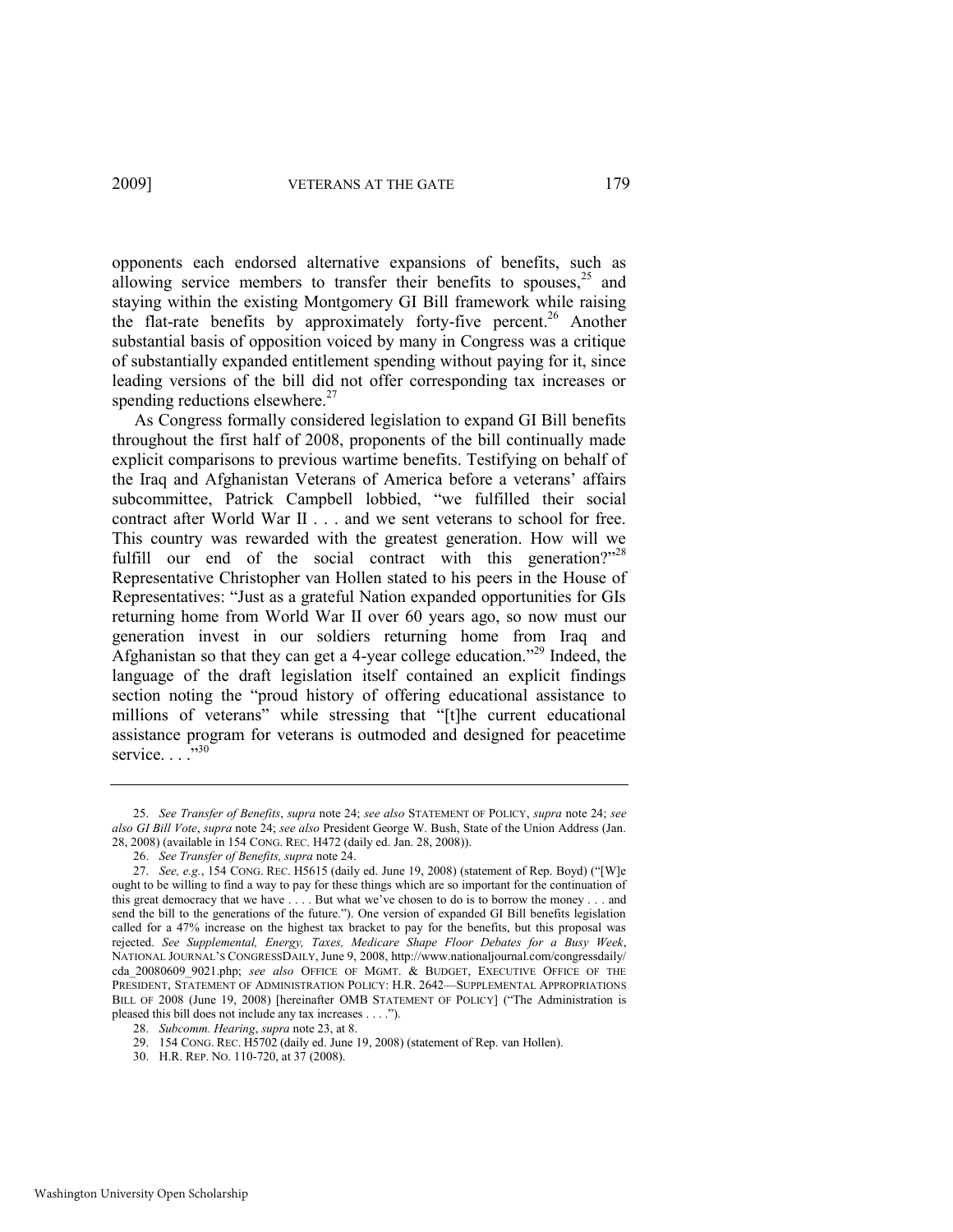Moreover, the incorporation of expanded GI Bill benefits into  $deadlocked<sup>31</sup>$  supplemental defense appropriations legislation proved to be the unifying feature that overcame a bitter partisan divide.<sup>32</sup> Having decided to ultimately forego substantial direct constraints on maintaining military support for Iraq,  $33\degree$  congressional Democrats nonetheless obtained a modest constraint on the prosecution of wars across the medium term by raising their cost. Specifically, the final bill established a precedent of including sizeable domestic spending amongst emergency war appropriations.<sup>34</sup> Congresswoman Louise Slaughter of New York encapsulated the Democrats' viewpoint of why enhanced veterans' benefits should be included in an emergency war appropriations bill, proclaiming, "[p]art of the cost of waging war is ensuring that those who fight receive the resources that they need to resume their lives when they return home."35

As political support for enhanced GI Bill benefits solidified, the bill's initial opponents ultimately softened their opposition. In May 2008, Defense Secretary Robert Gates noted that the Pentagon could support substantial educational benefit increases, but that it was critical to allow transferability of the benefit to spouses.<sup>36</sup> It was apparent that Senator

http://openscholarship.wustl.edu/law\_lawreview/vol87/iss1/4

<sup>31.</sup> *See supra* not[e 14.](#page-3-0) 

<sup>32.</sup> *Cf.* 154 CONG. REC. H5701 (daily ed. June 19, 2008) (statement of Rep. Conyers) ("Forged in the backrooms of the Capitol by Washington politicians, this bill seeks to strike an uneasy compromise. While it continues to fund overseas conflicts, the bill also . . . provides \$52 million [sic] for an expanded G.I. Bill . . . .").

<sup>33.</sup> For example, nothing in the text of the legislation dictates a timeline for the withdrawal of troops from Iraq or mandates a substantial redirection of mission. However, a few modest restrictions on the administration's Iraq policy were included in the final bill, such as a prohibition on the use of supplemental funds to construct permanent U.S. bases in Iraq. Supplemental Appropriations Act, 2008, Pub. L. No. 110-252, 122 Stat. 2325.

<sup>34.</sup> The expanded GI Bill benefits represented the single largest item of domestic spending, with a projected ten-year cost of \$62 billion. *See infra* note [86](#page-14-0) and accompanying text. An additional example of domestic spending included in the war supplemental was \$2.65 billion for Midwest flood relief. *See* Supplemental Appropriations Act, 2008, Pub. L. No. 110-252, 122 Stat. 2351. In response to the inclusion of such domestic provisions, the White House noted that it "would have liked to see some of the provisions in the bill considered either on their own or in legislative vehicles not associated with troop funding.‖ OMB STATEMENT OF POLICY, *supra* not[e 27.](#page-5-0) 

<sup>35. 154</sup> CONG. REC. H5612 (daily ed. June 19, 2008).

<sup>36.</sup> Donna Miles, *Gates Supports Enhanced GI Bill, Cites Retention Issues With Some Proposals*, AMERICAN FORCES PRESS SERVICE, May 21, 2008, http://www.defenselink.mil/news/newsarticle. aspx?id=49957. Gates also suggested a compromise whereby enhanced benefits would be available after six years of service in order to mitigate retention challenges anticipated under a benefits structure that made robust benefits available to members who separated without a single reenlistment. *Id.*  Gates's proposal did not gain sufficient traction to be incorporated into the final version of the Act. As that became apparent, Pentagon officials noted that "Gates is more pleased that the bill includes transferability than he is disappointed that it could adversely affect retention.‖ John J. Kruzel, *Official*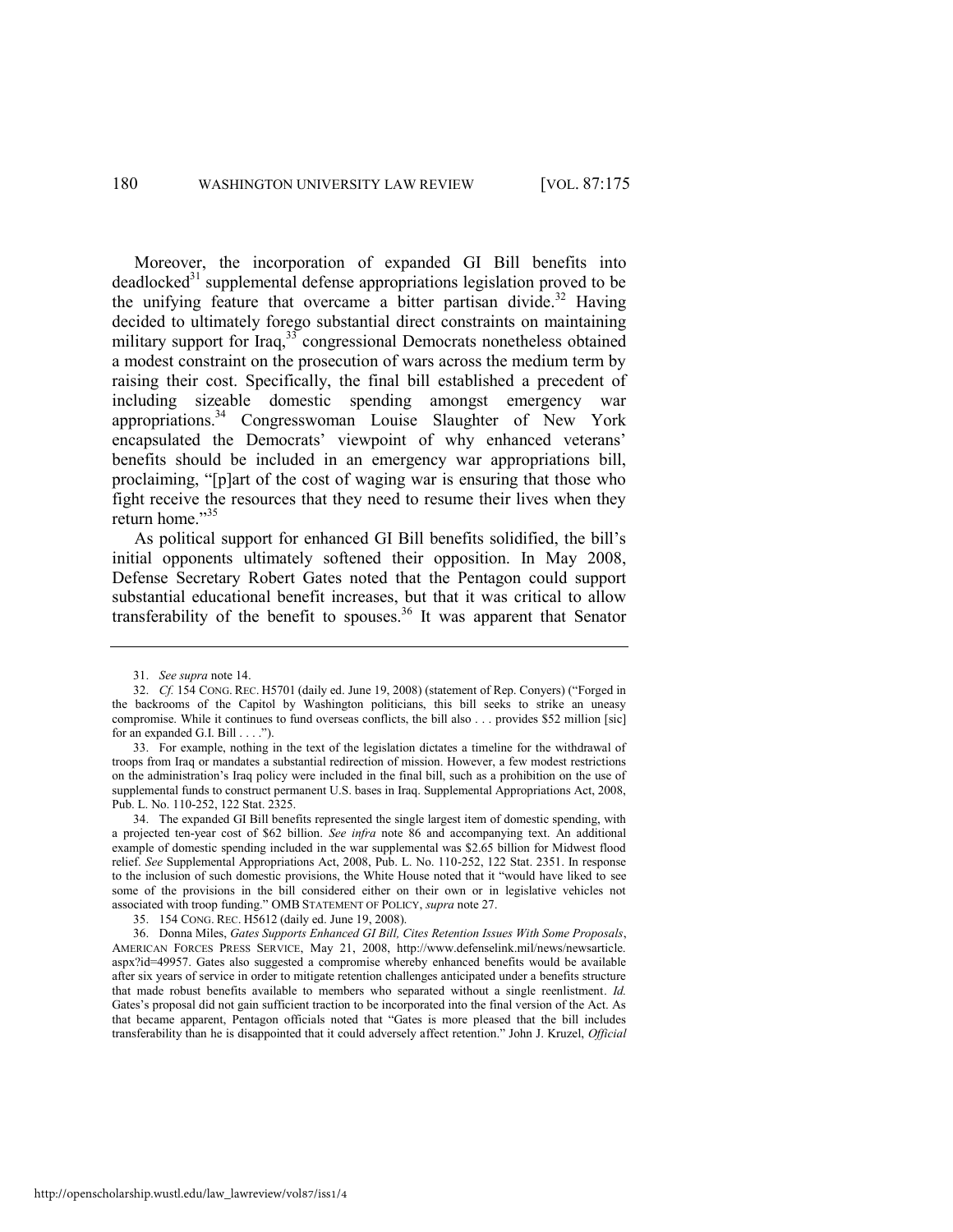McCain's opposition had likewise softened when he was notably absent from a key Senate floor vote on the measure.<sup>37</sup> By mid-June, the administration officially deemed the revised defense appropriations bill as a whole "an acceptable bill" and called for swift passage by Congress.<sup>38</sup> When the supplemental defense appropriations bill was ultimately enacted on June 30, 2008, President Bush stated he was "pleased" it included an expansion of GI Bill benefits.<sup>39</sup> He particularly praised inclusion of the transferability provision: "It will help us to meet our responsibilities to those who support our troops every day—America's great military families. $140$ 

#### <span id="page-7-3"></span><span id="page-7-2"></span>II. THE ACT GENEROUSLY ENHANCES VETERANS' EDUCATIONAL **BENEFITS**

<span id="page-7-0"></span>The central feature of the new GI Bill is direct tuition payments to universities<sup>41</sup> in conjunction with a stipend for living expenses.<sup>42</sup> Payments to universities cover full tuition and fees, with the caveat that payments are capped at the official tuition and fee rates charged to in-state students at the most expensive public university in each state.<sup>43</sup> Additionally, through the Yellow Ribbon Program, all private universities may choose to enter into an agreement with the government whereby each party would contribute fifty percent of the difference between the maximum costs allowed and full costs.<sup>44</sup> The stipend paid directly to veterans is the

<span id="page-7-1"></span>*Praises Proposed Education Benefits*, AMERICAN FORCES PRESS SERVICE, June 25, 2008, http://www. defenselink.mil/news/newsarticle.aspx?id=50318.

<sup>37.</sup> *See generally McCain Misses Vote on a New GI Bill; Scorns Criticism from Obama*, BOSTON GLOBE, May 23, 2008 (contrasting McCain's notable absence with the Democratic presidential candidates' break from their campaign trips to return to Congress to support the bill).

<sup>38.</sup> OMB STATEMENT OF POLICY, *supra* not[e 27.](#page-5-0) 

<sup>39.</sup> Press Release, Office of the Press Secretary, President Bush Signs H.R. 2642, the Supplemental Appropriations Act, 2008 (June 30, 2008).

<sup>40.</sup> *Id.* The President had indeed called for precisely such a provision in his State of the Union Address. *See supra* not[e 25 a](#page-5-1)nd accompanying text.

<sup>41.</sup> *See* 38 U.S.C.A. § 3313(g) (West 2008). The World War II era GI Bill likewise made tuition payments directly to universities. Serviceman's Readjustment Act of 1944, 58 Stat. 289. The Korean War era GI Bill did not. Veterans' Readjustment Assistance Act of 1952, 66 Stat. 668. Additionally, the Montgomery GI Bill paid funds to students rather than universities. Veterans' Educational Assistance Act of 1984, Pub. L. No. 98-525, 98 Stat. 2557 (codified in scattered sections of 38 U.S.C. Chapter 30).

<sup>42.</sup> Rick Maze, *New GI Bill Answers*, ARMY TIMES, July 28, 2008, http://www.armytimes.com/ news/2008/07/military\_gibillexplained\_072008w/ [hereinafter *New GI Bill*].

<sup>43. 38</sup> U.S.C.A. § 3313(c)(1)(A) (West 2008). As legislators reflected on expanding GI Bill benefits, many were concerned about the propriety of giving too much taxpayer money to elite institutions. *Win-Win Proposition*, *supra* note [6.](#page-1-1) 

<sup>44.</sup> 38 U.S.C.A. § 3317 (West 2008). For example, imagine a state's most expensive public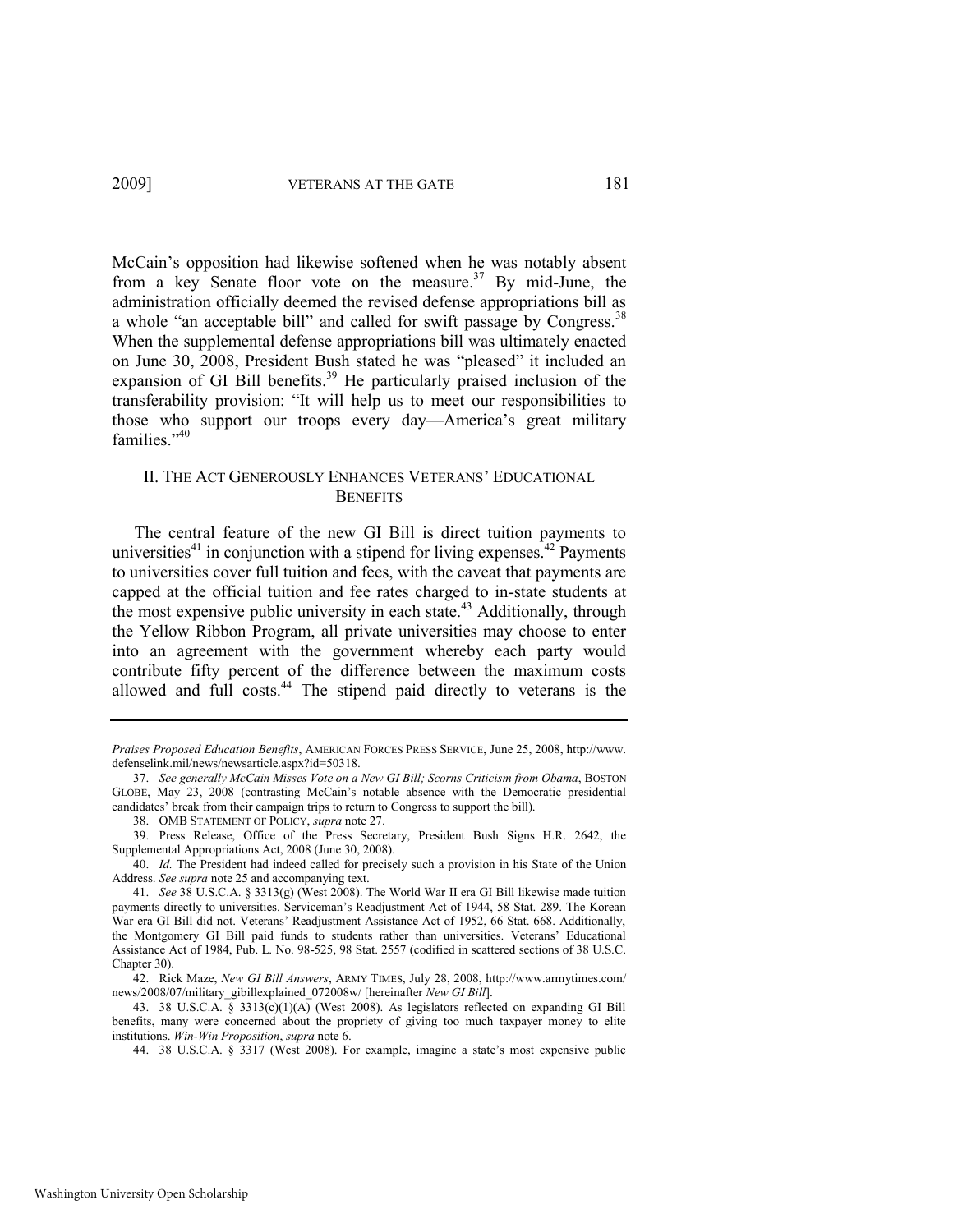<span id="page-8-4"></span><span id="page-8-0"></span>equivalent of the housing allowance paid to married midlevel enlisted service members, $45$  which is based on the average rental cost of a two bedroom townhouse in the local area<sup>46</sup> and currently averages about \$1200 a month.<sup>47</sup>

<span id="page-8-3"></span><span id="page-8-2"></span>Veterans also receive a host of smaller benefits, including: an automatic \$1000 per academic year for books, $48$  up to \$1200 for tutoring assistance<sup>49</sup> and potentially  $$2000$  towards a licensing or certification exam fee.<sup>50</sup> The Act grants the DOD wide discretion in determining under what circumstances benefits can be transferred to spouses and children,<sup>51</sup> and draft rules made available in May 2009 would allow relatively flexible benefit sharing for persons who have completed six years of service and committed to at least four more.<sup>52</sup> The Act's primary benefits are available to eligible veterans beginning August 1, 2009.<sup>53</sup>

45. 38 U.S.C.A. § 3313(c)(1)(B)(i) (West 2008).

46. Rod Powers, *Basic Allowance For Housing: How Rates are Determined*, http://usmilitary. about.com/od/housingallowance/a/bahtype.htm (last visited July 17, 2009).

47. Michael J. Carden, *New GI Bill Provides Increased Educational Benefits*, AMERICAN FORCES PRESS SERVICE, July 28, 2008, http://www.defenselink.mil/news/newsarticle.aspx?id=50620 [hereinafter *Increased Benefits*].

- 48. 38 U.S.C.A. § 3313(c)(1)(B)(ii) (West 2008).
- 49. 38 U.S.C.A. § 3314 (West 2008).
- 50. 38 U.S.C.A. § 3315 (West 2008).

51. The text of the legislation notes that "the Secretary of Defense *may* authorize" the transfer of benefits to a veteran's spouse or children. 38 U.S.C.A. § 3319(a) (West 2008) (emphasis added). Some news accounts have accurately stated that the DOD has the complete power under the law to not implement (or rescind) what is arguably "one of the murkiest aspects" of the Act. *See* Rick Maze, *How Benefit Transfers Will Work*, AIR FORCE TIMES, Aug. 4, 2008, http://www.airforcetimes.com/news/ 2008/07/military\_gibillexplained\_side\_072008/ [hereinafter *Benefit Transfers*]. However, the DOD is likely to consistently offer this benefit, in part because the benefit should ease retention challenges. Many service members would likely choose to reenlist and transfer their benefit to their spouse or child rather than separate from active duty to use the benefit themselves. Such additional reenlistments would thus ease the retention challenges caused by the Act's generous payment rates that were the leading concern of the Act's initial opponents. *See supra* not[e 24 a](#page-4-0)nd accompanying text.

52. Rick Maze, *DoD Issues New GI Bill Family Transfer Rules*, AIR FORCE TIMES, May 2, 2009, http://www.airforcetimes.com/news/2009/04/military\_gibill\_transferrights\_042909w/.

53. *See* Post-9/11 Veterans Educational Assistance Act of 2008, Pub. L. No. 110-252, 122 Stat. 2375 (to be codified at 38 U.S.C. § 3301). The issue of whether payments would be retroactive for the 2008–09 academic year has been a source of confusion. While it was clear that actual implementation

<span id="page-8-1"></span>school charges in-state residents \$20,000 in tuition and fees for an academic year of law school. Furthermore, an elite private institution in that state charges \$40,000 per academic year of law school. Under the Yellow Ribbon program, if the latter school agreed to lower the tuition it charged to veterans to \$30,000 per year, then the Department of Veteran's Affairs (VA) would pay the full \$30,000 in benefits rather than be capped at \$20,000.

However, after the Act's passage, the VA questioned the propriety of government funds going to for-profit institutions via this program. In response, Congress proposed excluding for-profit private institutions from participating in the program, potentially impacting approximately 12,000 veterans a year. *See* S. REP. NO. 110-433, at 3, 6; *see also* Rick Maze, *Panel Adjusts Education Benefits in New GI Bill*, AIR FORCE TIMES, Aug. 26, 2008, http://www.airforcetimes.com/news/2008/08/airforce\_ gibillfix\_081108w/ [hereinafter *Panel Adjusts*].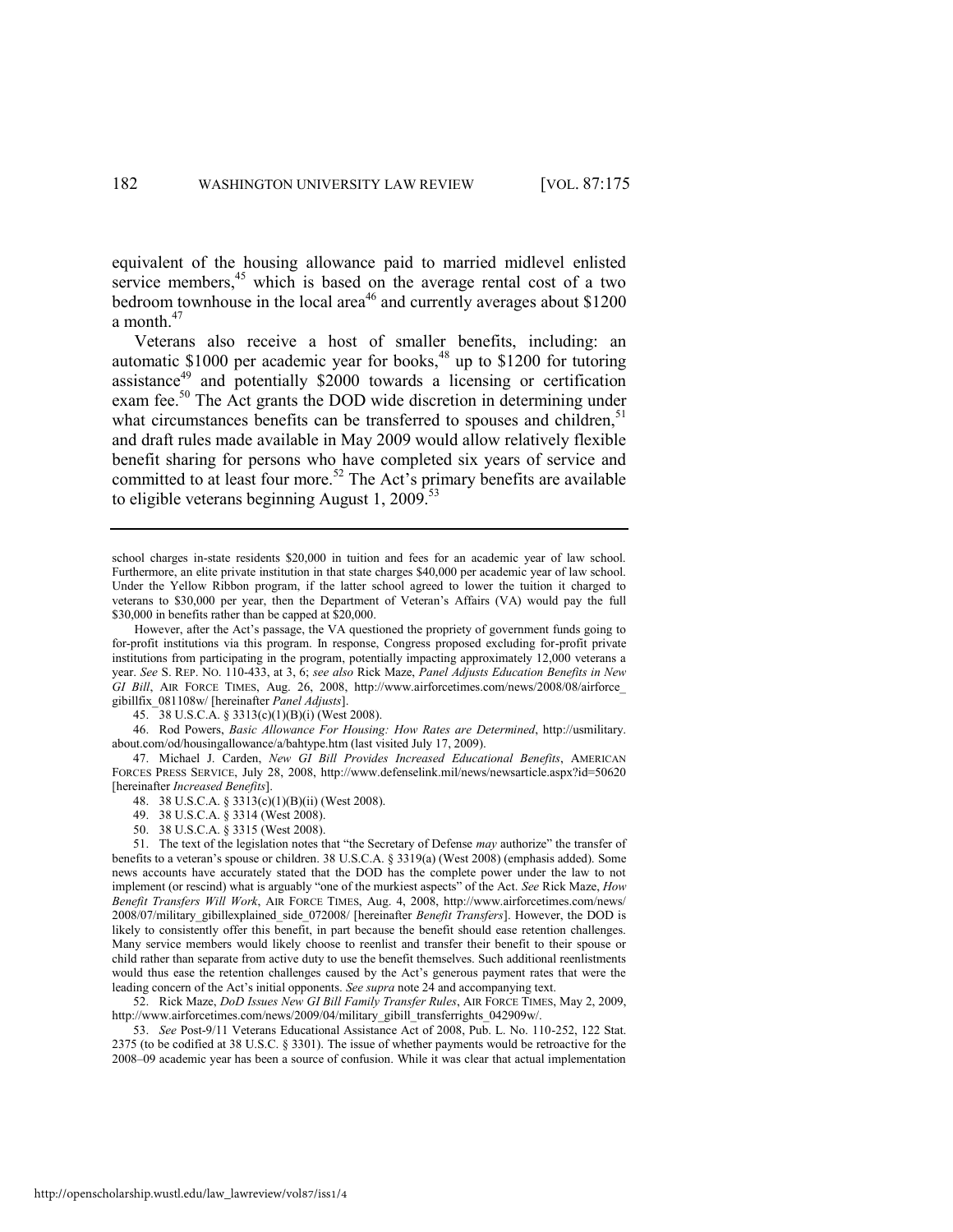While the new benefits are comparable in nature to the World War II era GI Bill benefits,  $54$  a simple comparison illustrates the extent to which the new benefits can be vastly more generous than the Montgomery GI Bill's flat-rate benefits. For example, a typical veteran<sup>55</sup> pursuing a fulltime course of study anywhere in the country<sup>56</sup> in 2007–08 would have received approximately \$9875 in Montgomery GI Bill benefits for that year.<sup>57</sup> A typical veteran pursuing an undergraduate degree at New York University in 2009–10 $58$  will potentially receive<sup>59</sup> approximately \$50,000 under the new GI Bill.<sup>60</sup> While the costs of attending New York University

of the new benefits was set to take effect August 1, 2009, draft language included a provision for a retroactive lump-sum payment at that time to supplement Montgomery GI Bill benefits disbursed during the 2008–09 school year. Rick Maze, *Misinformation Clouds New GI Bill*, ARMY TIMES, July 9, 2008, http://www.armytimes.com/news/2008/07/military\_gibill\_benefits\_070708w/. However, key text was deleted from the draft legislation without Senator Webb's staff realizing it. *Id*. News accounts erroneously presented the draft language as law. *See, e.g.*, *Final Approval*, *supra* note [2](#page-1-2) (reporting as fact that a retroactive payment would be made for the 2008–09 academic year). In response, VA materials highlighted that the new GI Bill benefits only applied to coursework taken after August 1, 2009. *See* DEP'T OF VETERANS' AFFAIRS, PAMPHLET 22-09-01: THE POST-9/11 VETERANS EDUCATION ASSISTANCE ACT OF 2008 [hereinafter ACT PAMPHLET]. Senator Webb has subsequently made repeated efforts to amend the adopted legislation to reflect the original intent of retroactively providing generous assistance for the 2008–09 academic year. *See Panel Adjusts*, *supra* note [44;](#page-7-1) *see also* S. REP. NO. 110-433 at 8. As of June 12, 2009, no legislative fix has been adopted, so it thus appears all but certain that there will indeed be no retroactive payment for the 2008–09 academic year.

<sup>54.</sup> *See, e.g.*, Webb Fact Sheet, *supra* not[e 9.](#page-2-0) In addition to full tuition payments up to a ceiling of \$500 per year, the original GI Bill provided a subsistence allowance of \$50–75 per month. *See*  Servicemen's Readjustment Act of 1944, 58 Stat. 289.

<sup>55.</sup> I employ "typical veteran" to mean an individual who qualifies for 100 percent of the baseline Montgomery GI Bill benefits. Such an individual would have paid the full \$1,200 to the Montgomery GI Bill program, served the requisite period to trigger full benefits, and not have been discharged from the service for serious disciplinary issues. *See infra* not[e 63.](#page-10-0)

<sup>56.</sup> Under the Montgomery GI Bill, benefits were paid at a flat rate and did not vary based on zip code or cost of tuition. *See* MONTGOMERY GI BILL PAMPHLET, *supra* note [17.](#page-3-1) 

<sup>57.</sup> Benefits would be calculated by multiplying the number of months in the academic year times the flat monthly rate for full-time students, adjusting for the rate increase from \$1,075 to \$1,101 on October 1, 2007. *Compare* Chapter 30 Rates—October 1, 2006, DEP'T OF VETERANS AFFAIRS, http://www.gibill.va.gov/GI\_BILL\_INFO/rates/CH30/ch30rates100106.htm *with* Chapter 30 Rates— October 1, 2006, DEP'T OF VETERANS AFFAIRS, http://www.gibill.va.gov/GI\_BILL\_INFO/rates/CH30/ ch30rates100107.htm (last visited Aug. 1, 2009). I adopt August 21st to May 20th as representative dates of a standard 9-month academic year for the purposes of this calculation. Thus, the total benefits for the 2007–08 academic year are the sum of \$1075 times 1.3, and \$1101 times 7.7.

<sup>58.</sup> This particular academic year was chosen since the Act's primary benefits take effect on August 1, 2009. *See supra* not[e 53](#page-8-1) and accompanying text.

<sup>59. &</sup>quot;Receive" is used here loosely, as the Act establishes that tuition payments are made directly to universities. *See supra* not[e 41](#page-7-0) and accompanying text.

<sup>60.</sup> This calculation is based on an undergraduate College of Arts and Sciences student enrolling in twelve credit hours per term; the credit hours figure was selected to produce a *conservative* estimate. Similarly, this calculation assumes away the possibility that additional funds may be available via the Yellow Ribbon Program, to similarly yield a conservative estimate. The list price for tuition for the year is \$36,586. *See* New York University, Office of the Bursar, Fall/Spring Tuition Academic Year 2009–2010, http://www.nyu.edu/bursar/tuition.fees/rates09/ugcas.html (last visited Aug. 1, 2009).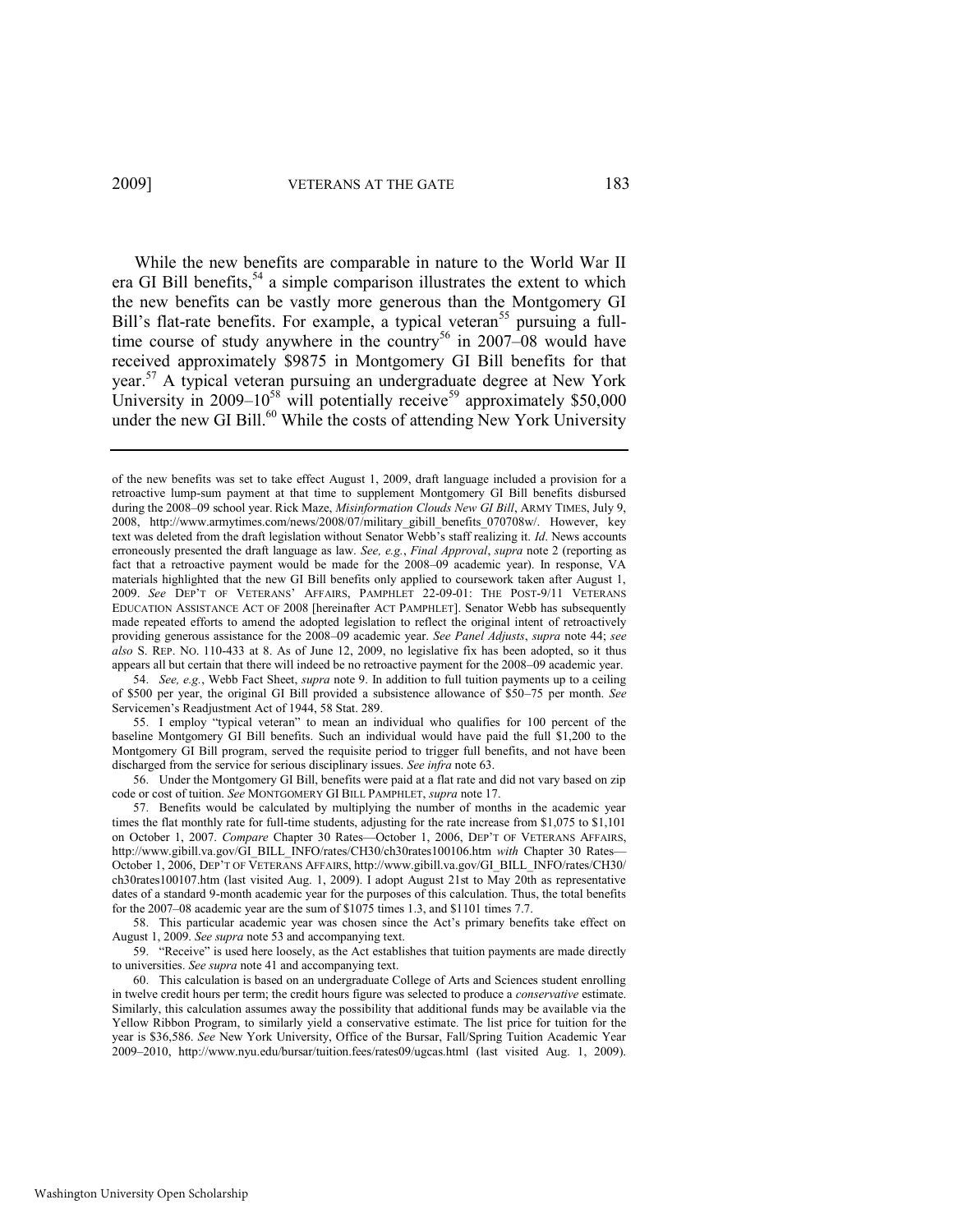are abnormally high, the new benefits will often approximately double the value of benefits previously paid to veterans under the Montgomery GI Bill.<sup>61</sup> Significantly, under the new GI Bill, service members do not contribute to its funding by making modest or even token contributions,  $62$ in contrast to the Montgomery GI Bill.<sup>63</sup> Furthermore, veterans have up to fifteen years following discharge from the service to utilize their new benefits $^{64}$ —an increase of five years over the Montgomery GI Bill.<sup>65</sup>

#### <span id="page-10-2"></span><span id="page-10-1"></span><span id="page-10-0"></span>III. OMISSIONS AND DEFECTS THAT COULD THWART FULL REALIZATION OF THE ACT'S OBJECTIVES

#### *A. Indefinite Rewards for "Wartime" Service*

Although much of the stated justification for the Act's substantial increase in veterans' benefits was the heightened sacrifice borne by

Mandatory fees for the twenty-four credit hours are \$2,117. *See id*. (listing mandatory fee rates such as a \$403 fee for the first credit hour in Fall 2009 and \$59 for subsequent credit hours). Due to payment limits based on the most expensive *public* undergraduate program per state (New York University is a *private* institution), the VA would pay \$24,240 of the listed tuition price, and would pay the mandatory fees. *See* 2009–2010 Maximum In-State Tuition and Fees, DEP'T OF VETERANS AFFAIRS, http://www. gibill.va.gov/gi\_bill\_info/ch33/tuition\_and\_fees.htm (last visited Aug. 1, 2009) (capping New York tuition per credit hour at \$1,010 while permitting fees of \$12,697 per term); *see also* What If I'm Attending A Private Institution, DEP'T OF VETERANS AFFAIRS, http://www.gibill.va.gov/GI\_Bill\_Info/ CH33/Documents/Tuition\_and\_Fees\_Private\_Institution.pdf (last visited Aug. 1, 2009) (providing an example of the steps involved in determining potential payment caps when a veteran attends a private institution). For housing, I entered the area zip code  $(10012)$  and selected "E-5" on the official website hosting the rates of payment, and recorded the "with dependents" rate of \$2,744 per month. Department of Defense: Per Diem, Travel and Transportation Allowance Committee, Basic Allowance for Housing, http://www.defensetravel.dod.mil/perdiem/bah.html (last visited Aug. 1, 2009). Multiplying that figure times 8.25 to account for NYU's relatively short academic year yields \$22,638. While the housing calculation may decrease in January 2010 due to deflation in many rental markets, I believe the overall estimate remains realistic since I used a conservative number of credit hours in the calculations. Adding the computed housing figure to the tuition and fees figure, and further adding \$1,000 for books yields \$49,995.

<sup>61.</sup> *Increased Benefits*, *supra* not[e 47.](#page-8-2) 

<sup>62.</sup> *Id.* (explaining that no buy-in is required for the new program).

<sup>63.</sup> Veteran's Educational Assistance Act of 1984, Pub. L. No. 98-525, 98 Stat. 2555; MONTGOMERY GI BILL PAMPHLET, *supra* note [17.](#page-3-1) Similar to the new GI Bill, the World War II era GI Bill likewise involved no contributions from service members. *See generally* Servicemen's Readjustment Act of 1944, 58 Stat. 287. The lack of contributions under the new GI Bill should mitigate prior concerns that the GI Bill benefits could be taken away without due process in violation of the Fifth Amendment. *See generally* Philip G. Evans II, *The New G.I. Bill: The Trojan Horse of the 1980's?*, ARMY LAW., Oct. 1989, at 17, 19–21 (articulating that constitutional concerns are raised when informal disciplinary proceedings without constitutional guarantees of due process result in a service member forfeiting his \$1,200 contribution made under the Montgomery GI Bill and all future benefits).

<sup>64. 38</sup> U.S.C.A § 3321(a) (West 2008); ACT PAMPHLET, *supra* note [53.](#page-8-1) 

<sup>65.</sup> *See* 98 Stat. at 2560; MONTGOMERY GI BILL PAMPHLET, *supra* not[e 17,](#page-3-1) at 3.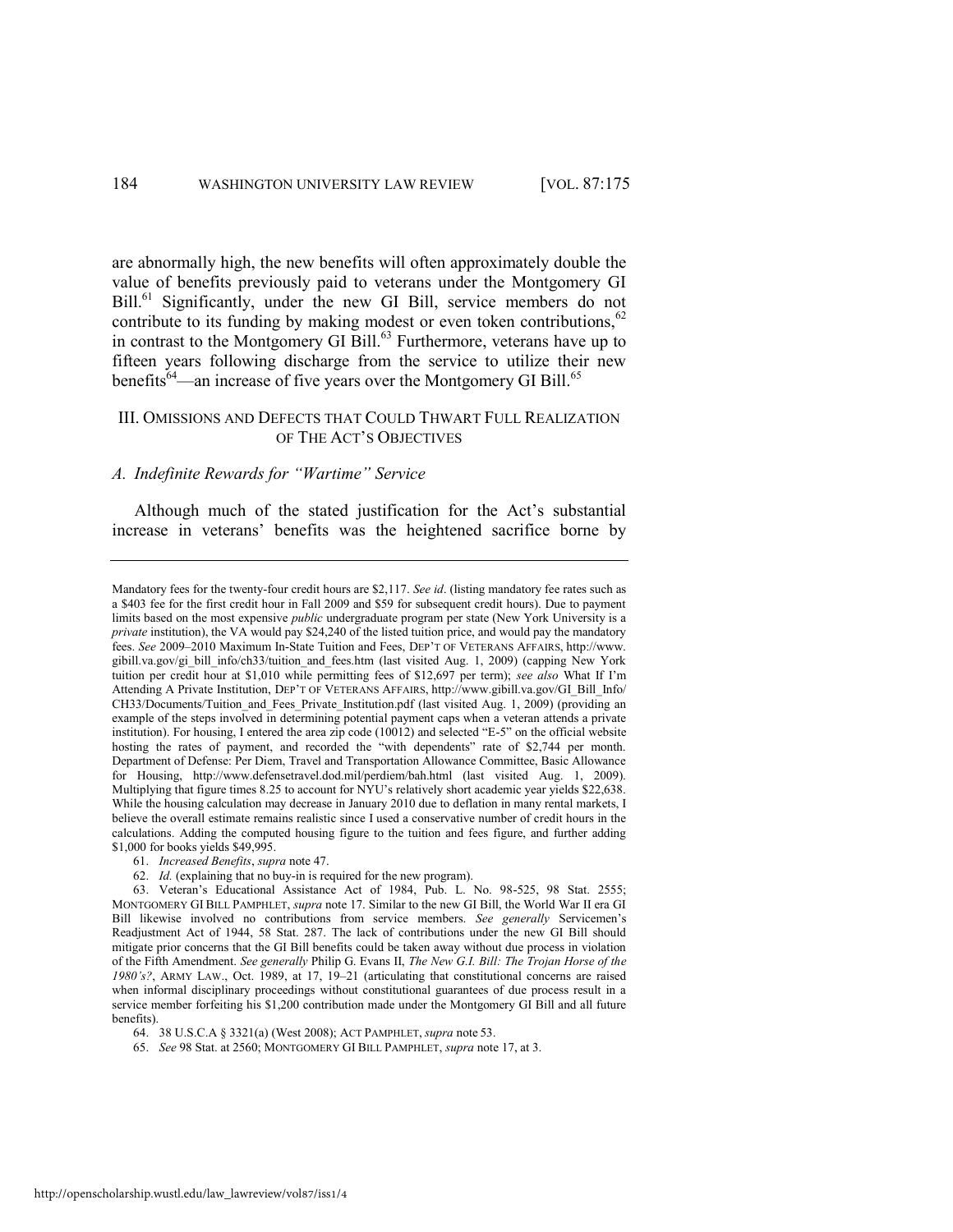<span id="page-11-0"></span>veterans in a time of war,<sup>66</sup> the Act's language might result in taxpayers providing costly benefits to future generations of peacetime veterans.<sup>67</sup> While veterans who served at least three years since September 11, 2001, are eligible for full benefits,<sup>68</sup> there is neither a provision in the Act that establishes when veterans will cease becoming eligible for the robust benefits, nor a renewable sunset provision triggering at least a mandatory review of the Act's continued appropriateness. This contrasts with prior wartime benefits, as the Servicemen's Adjustment of 1944 defined eligible veterans as "[a]ny person who served in the active military . . . on or after September 16, 1940, and prior to the termination of the present war . . . .<sup>569</sup> By containing a built-in mechanism delineating the termination of eligibility, the World War II era benefits did not run the risk of continuing indefinitely beyond the time period consistent with their stated objectives.

#### *B. Confusion of Parallel Benefit Structures*

The Act creates confusion by intentionally providing veterans with the option of electing to continue to draw benefits through the provisions of the Montgomery GI Bill rather than converting to the new GI Bill.<sup>70</sup> While a small category of veterans may benefit from this dual structuring, this proliferation of benefit structures will increase the confusion experienced by veterans, university officials, and VA personnel in electing benefits and processing claims.

The new GI Bill is indeed more generous in the vast majority of circumstances, but there are a few scenarios in which it would be to a

70. 38 U.S.C.A. § 3322(a) (West 2008). The VA is charged with establishing procedures for veterans to elect "under which chapter or provisions to receive educational assistance." *Id.* 

<sup>66.</sup> *See supra* note[s 19,](#page-4-2) [22,](#page-4-3) [28](#page-5-2)–[30 a](#page-5-3)nd accompanying text.

<sup>67.</sup> The term "peacetime veterans" refers to veterans whose military service is during an era where the U.S. military is not involved in significant armed conflict. While denoting the precise line between a peacetime era and a wartime era may be tricky at the margin, it is clear from the Act's title that its proponents noted a sharp distinction between the years preceding September 11, 2001 and the years since. *See supra* note[s 1,](#page-1-3) [19,](#page-4-2) [22,](#page-4-3) [28](#page-5-2)–[30 a](#page-5-3)nd accompanying text.

<sup>68. 38</sup> U.S.C.A. § 3311(b)(1)(A) (West 2008). Veterans must be honorably discharged from the military to maintain their eligibility for VA educational benefits. Gerard A. Williams, *A Primer on Veterans Administration Benefits for Legal Assistance Attorneys*, 47 A.F. L. REV. 163, 183 (1999). Of the various discharge characterizations, honorably discharged is indeed the highest, and many other veterans' benefits are paid to veterans with lower discharge characterizations. *Id.* However, there is an unusual scenario in which a less-than-honorably-discharged individual may still receive benefits, if he had an additional period of military service in which he received an honorable discharge. *Id.* at 183– 84. Nothing in the Act changes the requirements related to discharge characterizations. *See generally*  Post-9/11 Veterans Educational Assistance Act of 2008, Pub. L. No. 110-252, 122 Stat. 2357 (to be codified in scattered sections of 38 U.S.C.).

<sup>69.</sup> Servicemen's Readjustment Act of 1944, 58 Stat. 288.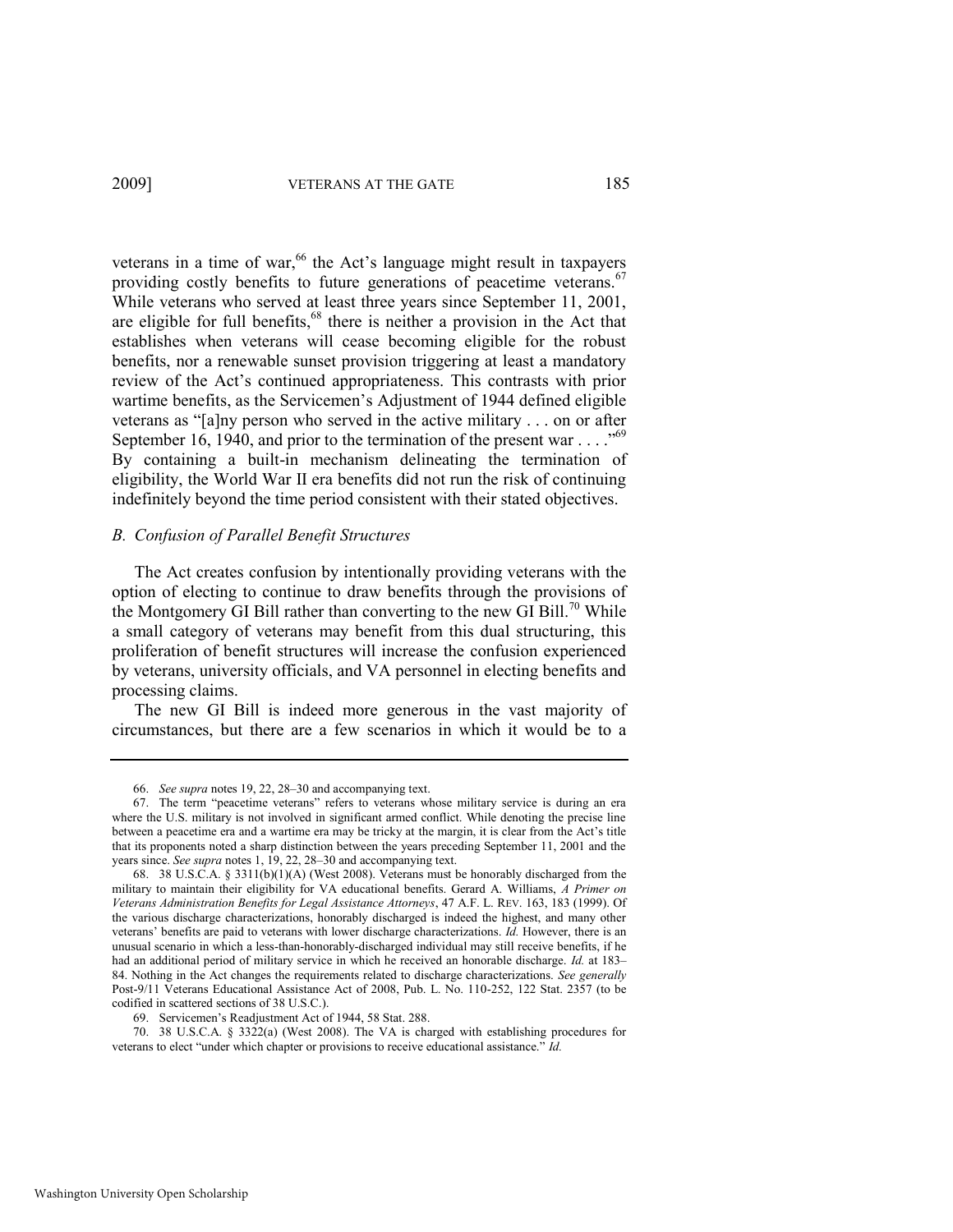<span id="page-12-2"></span>veteran's financial advantage to draw benefits through the Montgomery GI Bill. For instance, only the Montgomery GI Bill covers apprenticeships, correspondence courses, and on-the-job training programs.<sup>71</sup> Additionally, for those veterans who already pay no tuition<sup>72</sup> and attend schools in areas with a modest cost-of-living, it would be to their financial advantage to stay under the Montgomery GI Bill benefits structure.<sup>73</sup> However, while the Act's dual-structured approach avoids reducing any individual veteran's authorized benefits, this generosity is not costless.

<span id="page-12-0"></span>To ensure veterans have the opportunity to make full use of their established entitlements, all parties involved would need to thoroughly understand the various types of benefits available; however, the finer points of the new benefits, particularly in relation to other benefits, are difficult to grasp. Veterans' benefits are generally difficult to reduce to a simple chart or decision tree,<sup>74</sup> and education benefits in particular have been prone to processing errors.<sup>75</sup> Even prior to the new GI Bill, observers noted the confusion caused by competing sets of education benefits "for members of the regular military [and] Reserve forces, including the National Guard [with] additional benefits for Reserve members who have served at least 90 days in combat after 9/11 [and] vocational training for disabled veterans and tuition waivers offered by some states.<sup>776</sup> Especially since some veterans qualify for multiple programs, deciphering precisely

http://openscholarship.wustl.edu/law\_lawreview/vol87/iss1/4

<span id="page-12-1"></span><sup>71.</sup> *New GI Bill*, *supra* not[e 42;](#page-7-2) *Increased Benefits*, *supra* not[e 47.](#page-8-2)

<sup>72.</sup> Included among such veterans would be those receiving generous state benefits. *New GI Bill*, *supra* not[e 42.](#page-7-2) Additionally, veterans who receive full scholarships would also be in this category.

<sup>73.</sup> *Id.* The Act also raised the baseline Montgomery GI Bill monthly rates from \$1101 to \$1321. *See* 38 U.S.C.A. § 3015(a)(1)(A) (West 2008). Thus, assuming a full academic year of nine months, the basic rate of Montgomery GI Bill payments equates to \$11,889. As the Act's alternative benefits structure would pay the tuition directly to universities, *see supra* note [41](#page-7-0) and accompanying text, veterans themselves would just receive the \$1000 book allowance, *see supra* note [48](#page-8-3) and accompanying text, and the housing allowance, *see supra* notes [45](#page-8-0)–[46](#page-8-4) and accompanying text. Since the average housing allowance is approximately \$1200 per month, *see supra* note [47](#page-8-2) and accompanying text, typical direct benefits per academic year under the Act's new structure would be \$11,800. As these calculations confirm, veterans who already receive free tuition and do not live in an above-average housing area would not typically gain by converting to the new benefits structure.

<sup>74.</sup> *See* Williams, *supra* note [68](#page-11-0), at 186 ("VA benefits explanations do not always lend themselves to a chart or to a quick question.").

<sup>75.</sup> *See, e.g.*, Press Release, Thurbert E. Baker, Attorney General of Georgia, Military Veterans May Have Lost Out on Educational Benefits Due to Defense Department Error (May 24, 2007) (joining forty-two other Attorneys General in rebuking the denial of Chapter 1606 educational benefits to guardsmen and reservists in direct contradiction of federal law).

<sup>76.</sup> Mary Beth Marklein, *Complex GI Bill Makes for a Rocky Road from Combat to College*, USA TODAY, Dec. 27 2007, at D1 [hereinafter *Rocky Road*]. Chuck Goranson, who has thirty-five years of experience assisting University of Wisconsin in Madison veterans with their claims, contrasted the current system with the Vietnam era, in which "there was essentially just one kind of GI Bill, and you signed up for it and you got it." *Id.*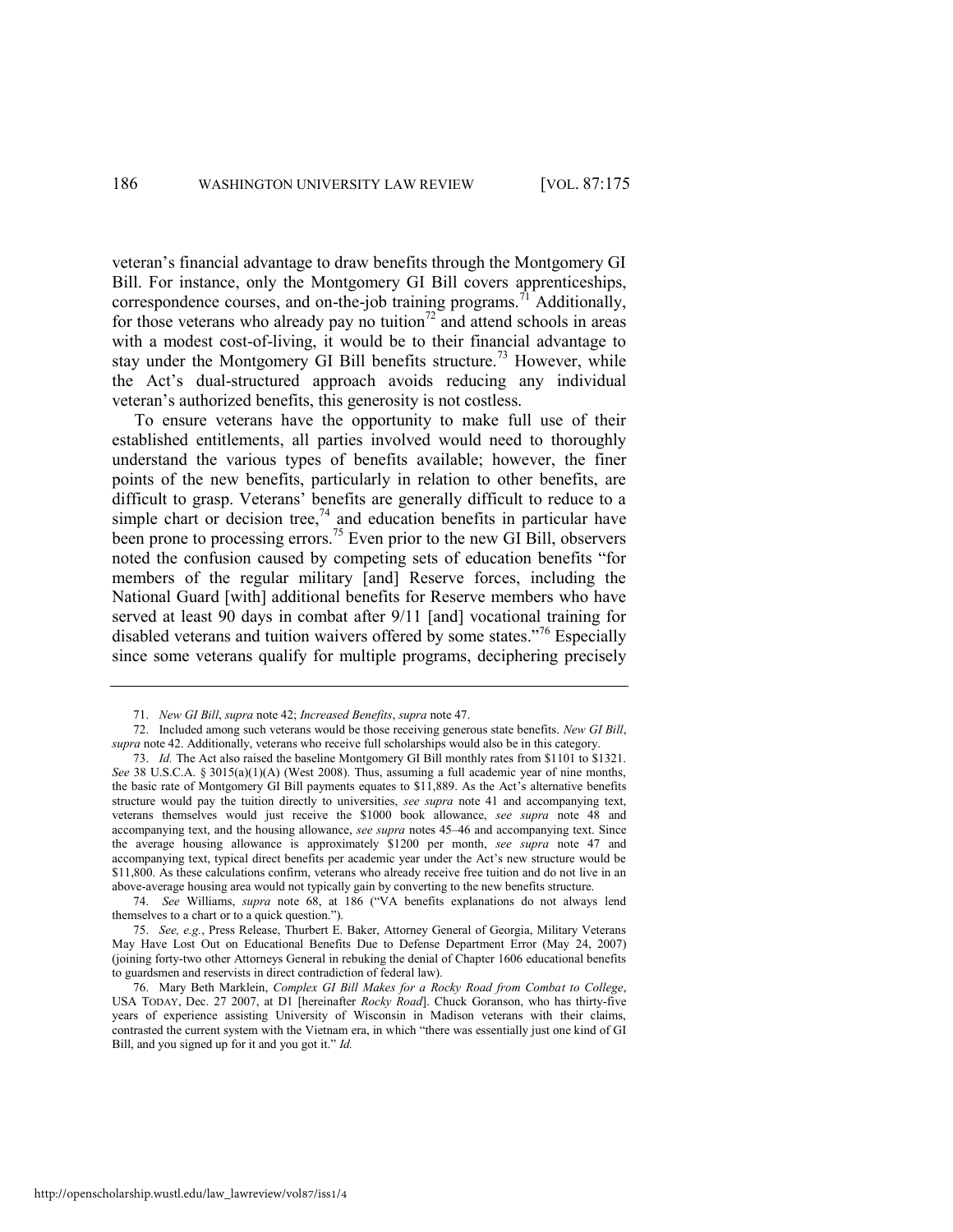<span id="page-13-0"></span>what level of benefits one is eligible for is "perplexing" for veterans and the university clerical workers that play a vital role in benefits processing.<sup>77</sup> A military news publication noted that the addition of the new GI Bill benefits alongside the Montgomery GI Bill benefits was "a situation certain to cause confusion, $n^{78}$  and a prominent veterans' group testified to Congress that the concurrent schemes seemed unworkable.<sup>79</sup>

The VA could potentially play a vital role in sufficiently educating veterans on their various options, but it is unclear how effective it will be in doing so. Just as thorough procedures were developed to administer the Montgomery GI Bill,<sup>80</sup> counterparts for those procedures must be developed as guidance for the new benefits.<sup>81</sup> The paucity of VA material explaining the new benefits<sup>82</sup> as of June 2009 demonstrates that basic implementation mechanisms are likely still undetermined. The ultimate quality and timeliness of more in-depth materials thoroughly explaining the new benefits remains an open question, as the VA has come under recent Congressional scrutiny for failing to consistently publicize its benefits $83$ 

#### <span id="page-13-1"></span>IV. UNINTENDED IMPACT ON TUITION RATES

The new GI Bill's vast increase in federal funding and paradigm shift back towards paying schools directly  $84$  creates incentives for universities

<sup>77.</sup> *Id.*

<sup>78.</sup> *New GI Bill*, *supra* not[e 42.](#page-7-2) 

<sup>79.</sup> *See Subcomm. Hearing*, *supra* note [23](#page-4-1) (statement of Col. Robert F. Norton, United States Army (ret.), Deputy Director, Government Relations, Military Officers Association of America) (testifying to "concerns over establishing a new GI Bill program that directly competes, if you will, with the Montgomery GI Bill in Chapter 30 . . . we do not see how the proposed post 9/11 GI Bill . . . and the Montgomery GI Bill can coexist side by side.").

<sup>80.</sup> *See, e.g.*, DEP'T VETERANS AFFAIRS, MANUAL M22-4: EDUCATION PROCEDURES, Parts 3–5, *available at* http://www.warms.vba.va.gov/m22\_4.html.

<sup>81.</sup> Indeed, the Act charges the VA to develop administrative procedures. 38 U.S.C.A. § 3323 (West 2008).

<sup>82.</sup> *Compare* ACT PAMPHLET*, supra* not[e 64](#page-10-1) (providing a two-page general overview of the new benefits) *with* MONTGOMERY GI BILL PAMPHLET, *supra* not[e 17](#page-3-1) (providing a detailed, thirty-five-page description of virtually all provisions of the Montgomery GI Bill). Furthermore, a veterans' group launched a comprehensive website exclusively devoted to explaining the new GI Bill benefits, demonstrating a perceived need to avoid relying on the VA to develop adequate materials. *See* Rick Maze, *Vets' Group Launches New GI Bill Web Site*, NAVY TIMES, Aug. 26, 2008, http://www.navy times.com/news/2008/08/military\_gibill\_081908w/.

<sup>83.</sup> *VA's Response to the Needs of Returning Guard and Reserve Members: Hearing Before the S. Comm. on Veterans Affairs*, 110th Cong. (2008) (statement of Chairman Daniel Akaka) (unpublished hearing, *available at* http://veterans.senate.gov/hearings.cfm?action=release.dislay& release\_id=686faffb-1491-4514-b9b2-6010e2d25ab8); *VA Error Cost Iraq Veterans Outreach*, CHARLESTON GAZETTE, July 24, 2008.

<sup>84.</sup> *See supra* not[e 41 a](#page-7-0)nd accompanying text.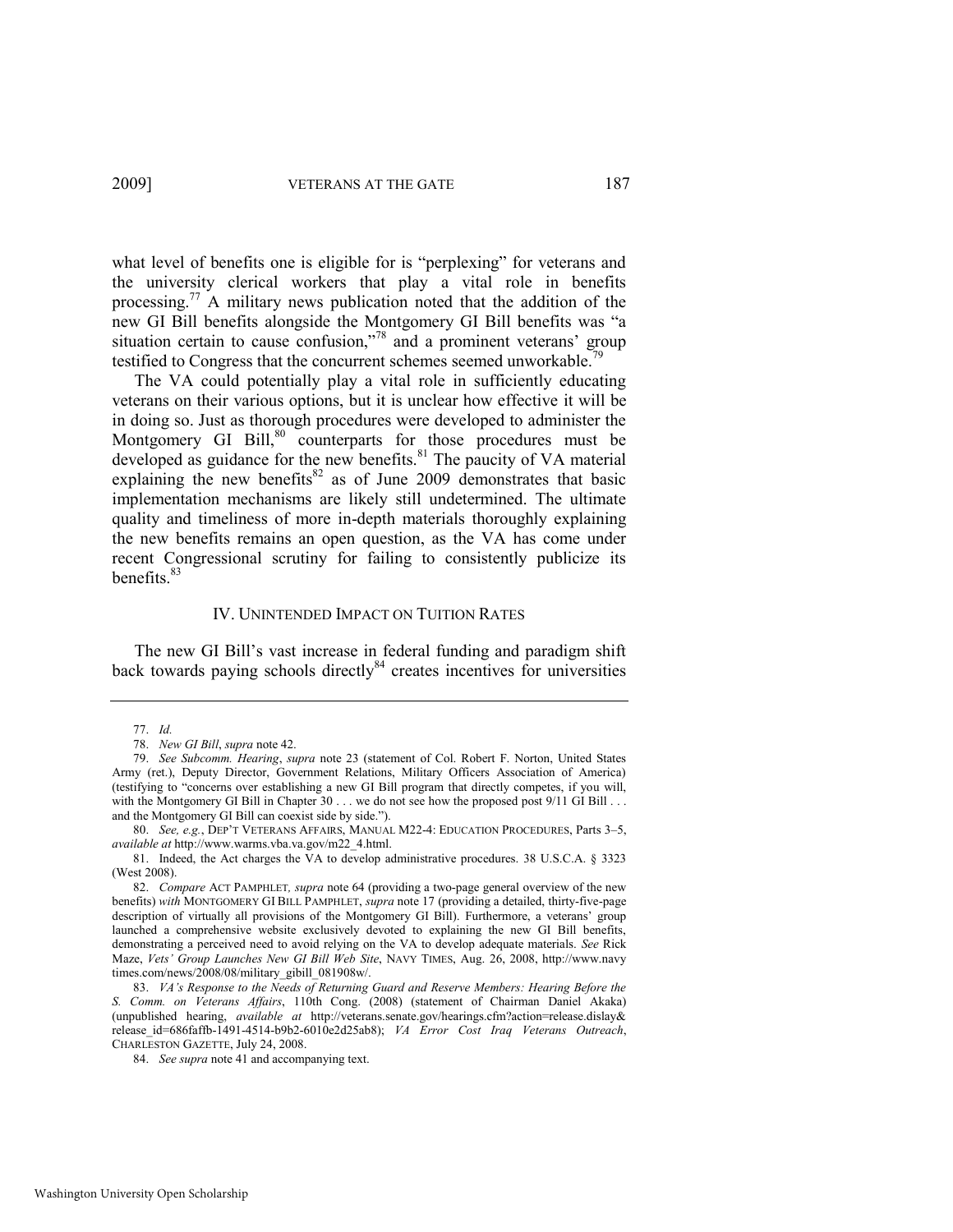to alter tuition practices to maximize payments from the government. Specifically, universities will face incentives to simultaneously increase their listed tuition prices while expanding their current practice of selectively discounting tuition in a manner that maximizes revenue. While basic insights from economics can explain why this is theoretically likely to occur, historical precedent likewise signals caution, as a special congressional investigative committee documented numerous instances of universities overcharging tuition rates under the World War II era GI Bill.<sup>85</sup> The magnitude of the federal dollars available makes this a matter of serious concern. Although the new GI Bill is projected to increase spending by \$61 billion over its first ten years,  $86^{\circ}$  it is an entitlement without a spending cap, and the total funds expended will thus depend on the aggregate actions of students and universities.

<span id="page-14-1"></span><span id="page-14-0"></span>One prominent economist $87$  has explained that the federal funding of higher education in general enables universities to price discriminate like monopolies,<sup>88</sup> and skews market factors so that universities have "no incentive to keep tuition affordable and every incentive to make it unaffordable."<sup>89</sup> Financial aid forms provide colleges with detailed financial information about applicants and their families, thereby facilitating price discrimination as colleges "set an unrealistically high list price and then offer varying discounts. In academia, this list price is called tuition and the discount is called 'financial aid'  $\ldots$  . [T]he net price actually charged is adjusted to the most that can be extracted from each applicant's family<sup>990</sup> and the government.<sup>91</sup> Indeed, tuition has

91. *Id.* at 262.

<sup>85.</sup> ADM'R OF VETERANS' AFFAIRS, 81ST CONG., REPORT ON EDUCATION AND TRAINING UNDER THE SERVICEMEN'S READJUSTMENT ACT, AS AMENDED 3, at 9 (1950).

<sup>86.</sup> CONG. BUDGET OFFICE, THE BUDGET AND ECONOMIC OUTLOOK: AN UPDATE 56 (2008), *available at* http://www.cbo.gov/ftpdocs/97xx/doc9706/09-08-Update.pdf. The preliminary ten-year direct spending estimate of the Act was a significantly lower \$52 billion, as it was calculated from the bill introduced by Sen. Webb. *See* Letter from Peter R. Orszag, Director, Congressional Budget Office, to Senator Judd Gregg, Ranking Member, Senate Budget Committee 1 (May 8, 2008), *available at* http://www.cbo.gov/ftpdocs/92xx/doc9212/s22.pdf (last visited July 17, 2009) [hereinafter Initial CBO Estimate]; *see also Brief History*, *supra* not[e 3.](#page-1-0) 

<sup>87.</sup> Currently holding an appointment as the Hoover Institution's Rose and Milton Friedman Senior Fellow on Public Policy, Thomas Sowell has written over forty books on economics, social decision making, and ethnicity. He has advanced degrees in economics from Columbia University and the University of Chicago. Hoover Institution: Thomas Sowell Biography, http://www.hoover.org/ bios/sowell.html (last visited July 17, 2009).

<sup>88.</sup> SOWELL, *supra* not[e 7,](#page-1-4) at 120.

<sup>89.</sup> *Id*. at 263.

<sup>90.</sup> *Id.* at 120–21.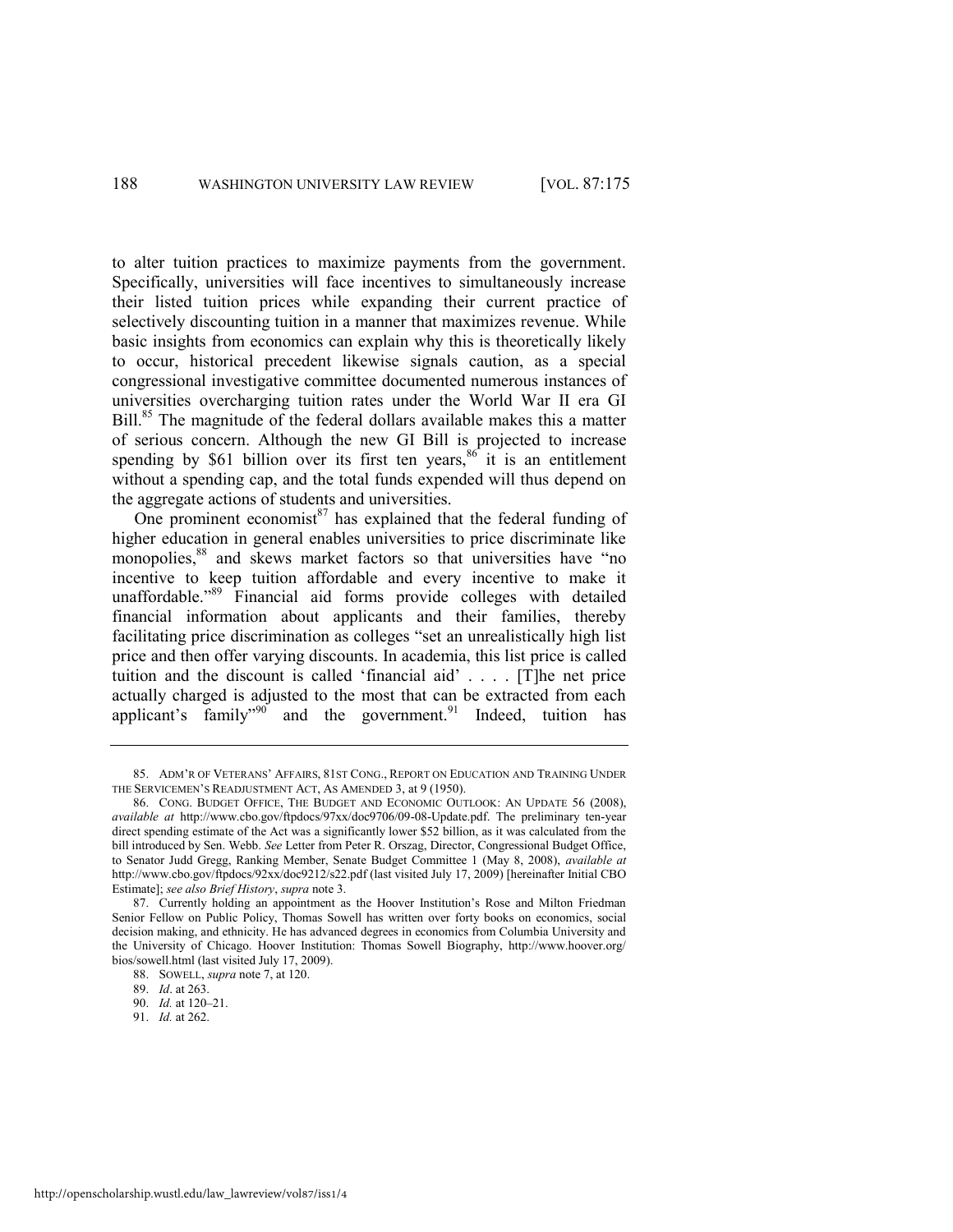skyrocketed since the federal government initiated substantial funding of higher education through the Higher Education Act of  $1965$ .<sup>92</sup>

A simple hypothetical scenario illustrates how the new GI Bill creates incentives to exacerbate the practices described above: imagine a private university in a state where the maximum public tuition is currently \$30,000 per year (inflation is assumed away to simplify this illustration). The university has a nominal tuition of \$20,000 per year, with net tuition of an average of \$15,000 per year due to scholarships. Facing an influx of veterans eligible for the new GI Bill, the university has incentives to raise nominal tuition to \$30,000 per year, keep the net tuition near \$15,000 for non-veterans, while not awarding scholarships to veterans.<sup>93</sup> Veterans are unlikely to recoil at the high list tuition since it has no impact on their personal costs; nonveteran students will likewise not be personally impacted by the increased list tuition, but the federal government is responsible for an additional \$10,000 of tuition per year.

Indeed, Congress appeared to display belated sensitivity to the possibility of inflated tuition to extort more federal dollars as it proposed modifications<sup>94</sup> to the Act. In the weeks after the Act's passage, the Senate Committee on Veterans' Affairs recommended exclusion of for-profit private institutions from the Yellow Ribbon program, acting after the VA expressed concern regarding the propriety of for-profit institutions receiving government funds via this program.<sup>95</sup> However, if adopted, this restriction would not discourage for-profit, private universities from artificially raising tuition up to the level of the most expensive public university in the state, since the Yellow Ribbon program is not applicable until that point. Furthermore, the argument to selectively restrict for-profit institutions ignores the economic principle that nominally nonprofit organizations care about profits just like for-profit firms.<sup>96</sup> Thus, nonprofit,

94. *See supra* not[e 44.](#page-7-1) 

96. Anup Malani and Albert Choi, Are Non-Profit Firms Simply For-Profits in Disguise? Evidence from Executive Compensation in the Nursing Home Industry 2 (Aug. 3, 2004) (unpublished

<sup>92.</sup> Ryan G. Milligan, *Financial Band-Aid: Reactionary Fixes to Federal Family Education Loan Program Inducement Guidelines Solve Some Problems, Raise Others*, 34 J.C. & U.L. 717, 717– 18 (2008).

<sup>93.</sup> Two potential objections to this analysis warrant presentation and consideration: nonveteran applicants would likely avoid applying to the first school that dramatically raised list tuition if not confident that real tuition prices would remain constant, and veterans that do not have four academic years' worth of benefits would avoid such schools to avoid paying exorbitant out-of-pocket tuition in their final semesters. While these objections have some merit, there is, nonetheless, the serious incentive for abuse here since, respectively, schools will likely make their adjustments in small increments that will be hardly noticeable by students, and the number of veterans with full terms of benefits will more than outweigh the few lacking them.

<sup>95.</sup> *See supra* not[e 44 a](#page-7-1)nd accompanying text.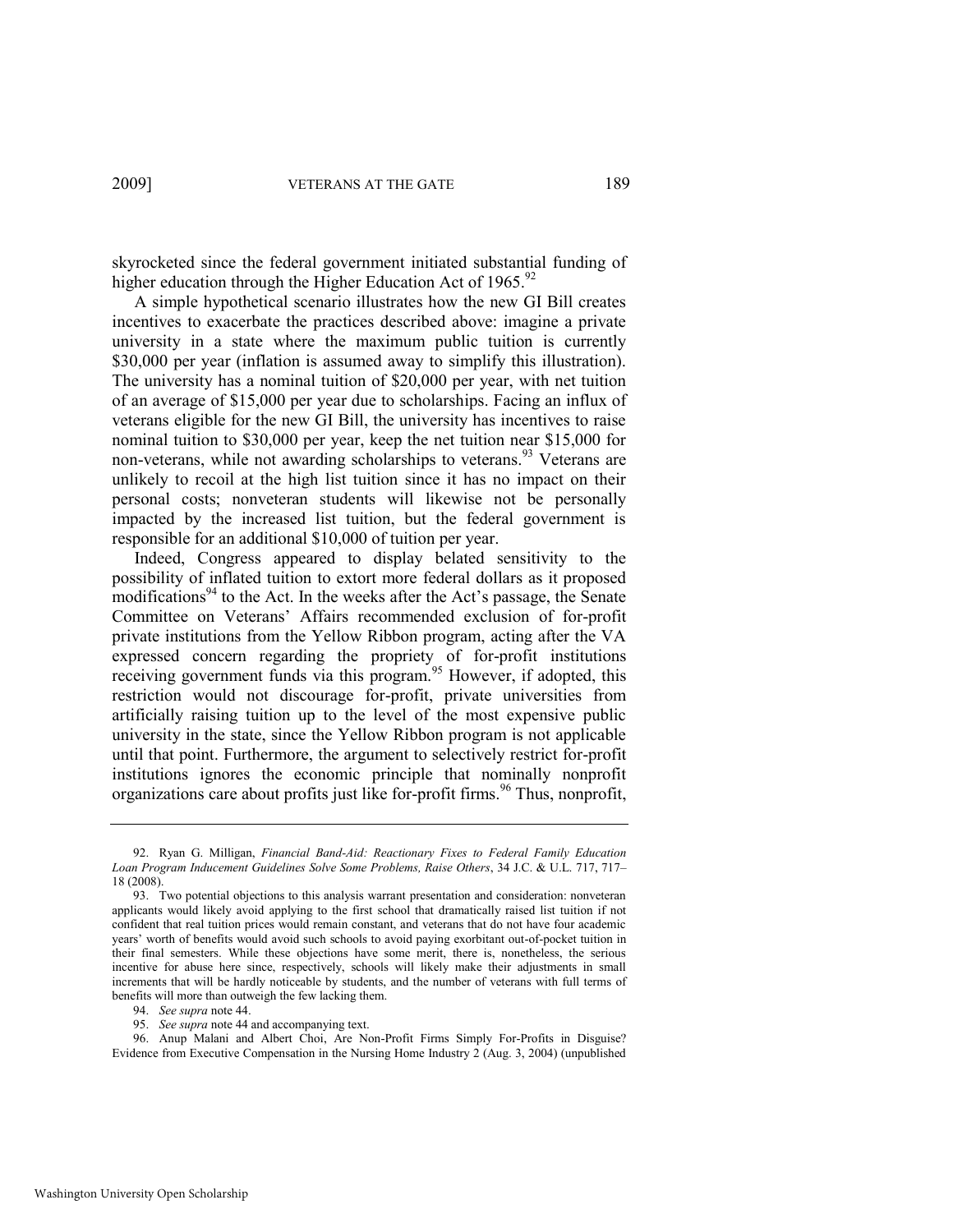private universities (and perhaps public universities to a lesser extent)<sup>97</sup> would remain incentivized to artificially extract federal funds through raising nominal tuition and increasing selective discounting.

#### <span id="page-16-0"></span>V. LIKELY TRANSFORMATION OF CIVIL-MILITARY RELATIONS

The rapid influx of veterans—many with recent combat experience will force society to confront an alarming trend of widening civil-military disconnectedness and is likely to profoundly transform<sup>98</sup> civil-military relations. The generous benefits offered by the new GI Bill, coupled with reduced economic opportunities in the private sector, will lead large numbers of young veterans to enroll in universities, including the elite institutions where the civil-military gulf is currently most pronounced. This resulting interaction of groups with widely divergent attitudes about the role of the military in society will include an initial clash of values and viewpoints. Whether this initial clash ultimately results in renewed understanding or an entrenchment of mutual mistrust<sup>99</sup> will be influenced by whether America's engagements in Iraq and Afghanistan become more or less politically charged on the national level. Additionally, whether civil-military relations are ultimately enhanced or exacerbated by the new GI Bill will also be shaped by whether veterans adapt to campus life and the extent to which veterans collectively develop diplomatic skills to relate their viewpoints.

article, *available at* http://law.bepress.com/uvalwps/olin/art12/).

<sup>97.</sup> *Cf.* SOWELL, *supra* not[e 7,](#page-1-4) at 262 (stating that public universities face political pressures to keep tuition rates reasonable).

<sup>98.</sup> A leading expert on the World War II era GI Bill has argued that the new GI Bill will not have a profound societal impact. See No Match for Original, *supra* not[e 3](#page-1-0) ("The GI Bill of Rights for the 21st Century is not transformative in a cultural or educational sense, and certainly not revolutionary.‖). However, that commentator has failed to acknowledge the current civil-military disconnectedness, of which there was no parallel in the 1940s. *See infra* notes [101](#page-17-0)–02 and accompanying text. While the new GI Bill indeed will not achieve precisely the same effects as the World War II-era GI Bill in the same magnitude, it is up to the reader to assess my analysis throughout this section that the Act is likely to trigger other profound effects.

<sup>99.</sup> I view the analysis that follows as "game-changer" analysis. In this case, the "game-changer" is the new GI Bill, which will cause a sizeable influx of veterans into universities, thereby forcing a critical segment of society to confront the trend of civil-military disconnectedness. The range of possible outcomes is best thought of as a spectrum, with renewed understanding occurring if all the positive factors dominate, the entrenchment of mutual mistrust occurring if all the negative factors dominate, and a more neutral outcome occurring if the competing factors largely cancel each other out.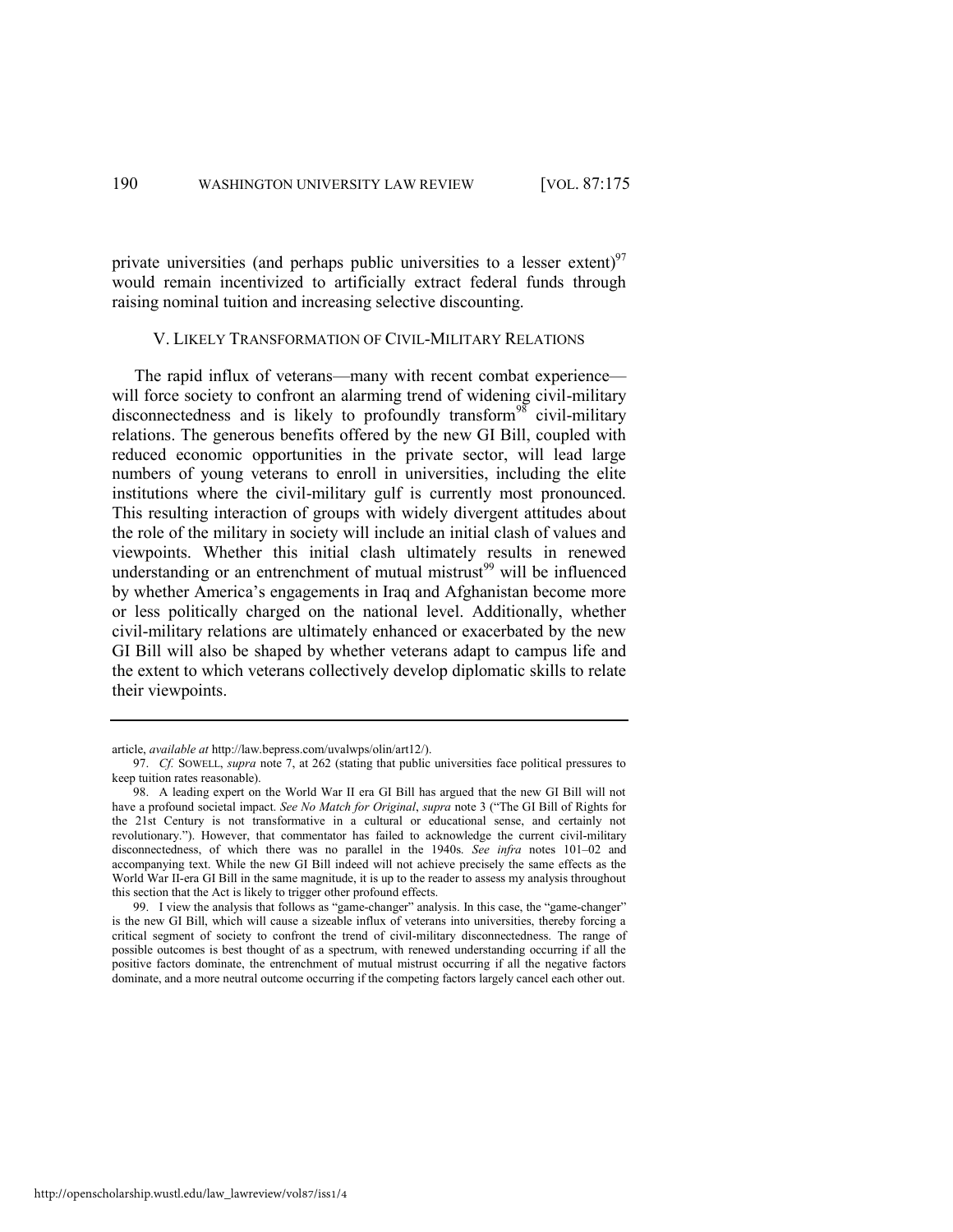#### *A. Current Civil-Military Disconnectedness and its Threat to Democracy*

<span id="page-17-2"></span><span id="page-17-1"></span><span id="page-17-0"></span>The concept of the citizen-soldier has been a critical part of our nation's history since its founding,<sup>100</sup> and thus "the concept of a 'gap' between the military and society, even elite society, would have been nonsensical to most people in this nation's history."<sup>101</sup> During World War II, for example, the widespread participation of all classes in the war effort—including prominent politicians, entertainers, and professional athletes—"gave the military a close connectedness to the life of the average American."<sup>102</sup> Although vast swaths of society have historically mobilized to fight our nation's wars, less than one percent of the population currently serves in any branch of the military,<sup>103</sup> and military base consolidations have placed remaining military members out of sight of many ordinary Americans.<sup>104</sup> Since civilians in many segments of society "can go about their lives without ever crossing paths with someone on active duty"<sup>105</sup> and because of a "political polarization . . . [that] helps reinforce the upper-middle-class sense that those who serve are the 'other'"<sup>106</sup> civilians and soldiers "are frequently seen as different beasts."<sup>107</sup>

Proponents of expanded GI Bill benefits recognized the current civilmilitary disconnectedness in justifying the Act, yet apparently failed to foresee that the Act might transform civil-military relations. Senator Webb explicitly recognized the small segment of society bearing the primary human costs of America's current global conflicts in advocating for the Act.<sup>108</sup> In floor debates, congressmen even more explicitly addressed current civil-military disconnectedness, noting "we have had no sense of self-sacrifice in this country except on the part of military families. They've been asked to sacrifice again and again and again while the rest of

- 105. *Their War*, *supra* not[e 100,](#page-17-1) at W22; *see also Soldiers Gone*, *supra* not[e 102,](#page-17-2) at 156.
- 106. SCHAEFFER, *supra* not[e 100,](#page-17-1) at 152.

<sup>100.</sup> FRANK SCHAEFFER & KATHY ROTH-DOUQUET, AWOL: THE UNEXCUSED ABSENCE OF AMERICA'S UPPER CLASSES FROM MILITARY SERVICE—AND HOW IT HURTS OUR COUNTRY 105 (2006); Kristin Henderson, *Their War*, WASH. POST, July 22, 2007, (Magazine), at W10, W22 [hereinafter *Their War*].

<sup>101.</sup> SCHAEFFER, *supra* not[e 100,](#page-17-1) at 97.

<sup>102.</sup> Donald N. Zillman, *Where Have All the Soldiers Gone II: Military Veterans in Congress and the State of Civil-Military Relations*, 58 ME. L. REV. 135, 141 (2006) [hereinafter *Soldiers Gone*].

<sup>103.</sup> *Their War*, *supra* not[e 100,](#page-17-1) at W10.

<sup>104.</sup> *Soldiers Gone*, *supra* note [102,](#page-17-2) at 156 n.53; *Their War*, *supra* not[e 100,](#page-17-1) at W22.

<sup>107.</sup> *Id.* at 98; *see also Their War, supra* not[e 100](#page-17-1), at W12 (noting the creation of "an American" warrior class" for the first time in our nation's history, and discussing long-standing national fears of the dangers of such a development).

<sup>108.</sup> *See supra* not[e 19 a](#page-4-2)nd accompanying text.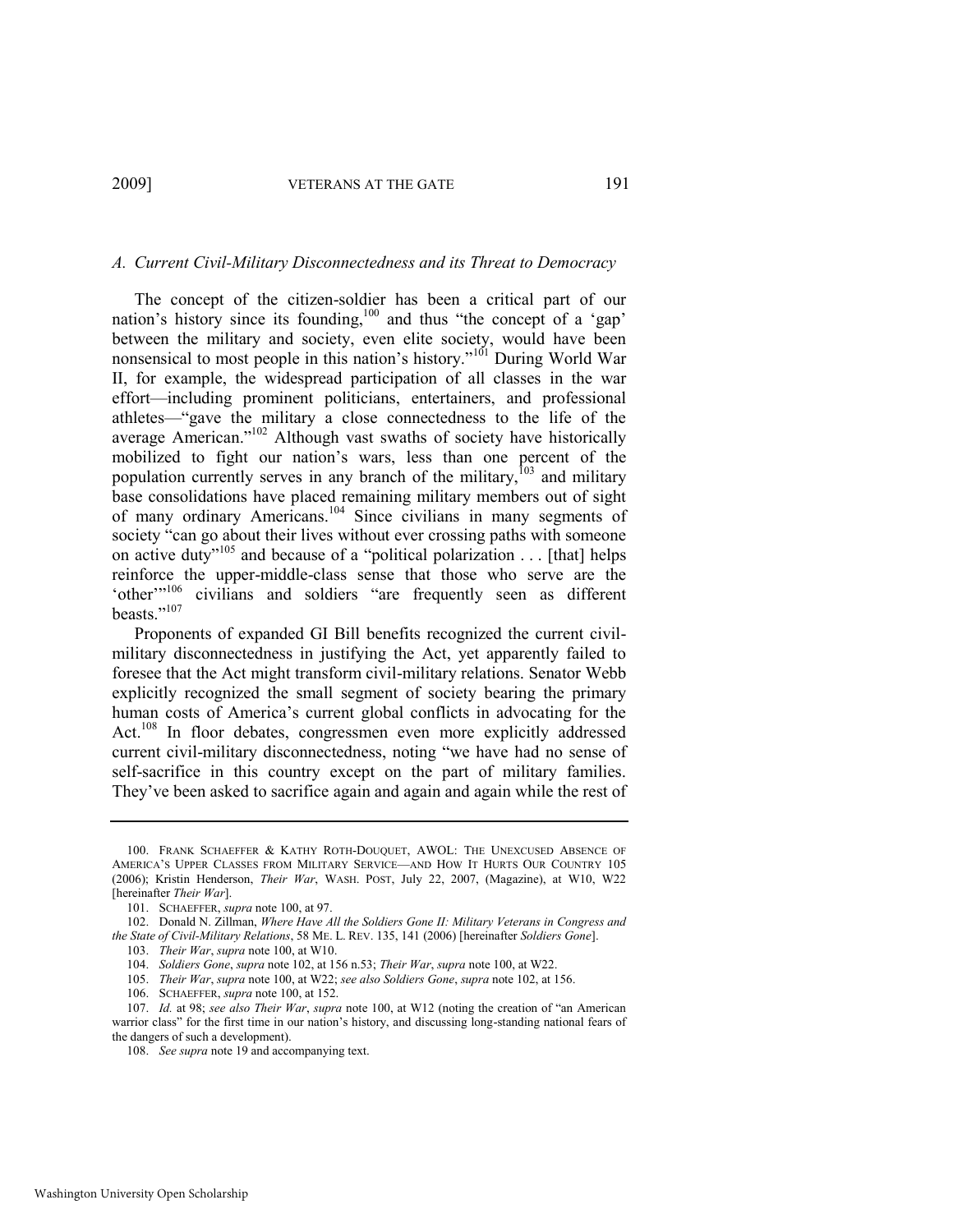us have been asked to go shopping or swallow a tax cut."<sup>109</sup> These explicit recognitions of the current civil-military disconnectedness are presented as a reason why veterans deserve heightened benefits and are in no instance accompanied by predictions that the Act might transform civil-military relations.

While the current civil-military disconnectedness spans society as a whole, universities are a critical microcosm of the issue. Whereas roughly half of the graduates from Harvard and Princeton joined the military in the 1950s, that figure is now less than one percent.<sup>110</sup> Reserve Officer Training Corps programs—the counterpart to famously isolated service academies—were systematically edged off many top universities beginning in the Vietnam era.<sup>111</sup> Once ubiquitous, the sight of a student in a military uniform at an Ivy League institution now shocks students and generates "double take[s]."<sup>112</sup> Taking particular aim at elite institutions, one commentator critically notes that "an anti-military college culture that may once have had political roots in the Vietnam era has now deteriorated into plain elitism and a set of fossilized, unchallenged anti-military assumptions."<sup>113</sup> While reflective of the larger society, the disconnectedness of university students from the military has a particularly substantial impact, as the university plays a vital role in forging the views of America's future leaders.

The well-documented and growing gulf between the military and civil society is not merely a benign societal trend, but rather constitutes a serious threat to the American polity. Studies commissioned to explore the nature of the civil-military gap document serious misunderstandings and mutual mistrust.<sup>114</sup> The specific dangers of civil-military disconnectedness include the risk of more frequent warfare that is likewise poorly prosecuted, the weakening of the military's long-standing role as an essentially apolitical institution, and the threat that our nation could no longer maintain an all-volunteer military.<sup>115</sup> In sum: "Our country is better served by a military that is *part of* the democratic experiment in law and spirit, rather that standing apart from it."<sup>116</sup>

<sup>109. 154</sup> CONG. REC. H5667 (daily ed. June 19, 2008) (statement of Rep. Obey).

<sup>110.</sup> SCHAEFFER, *supra* not[e 100,](#page-17-1) at 10.

<sup>111.</sup> *Their War*, *supra* not[e 100,](#page-17-1) at W22–23.

<sup>112.</sup> *Id.* at W22.

<sup>113.</sup> SCHAEFFER, *supra* not[e 100,](#page-17-1) at 45.

<sup>114.</sup> *Their War*, *supra* note [100,](#page-17-1) at W13 (citing research by the Triangle Institute for Security Studies).

<sup>115.</sup> *See infra* notes [117](#page-19-0)–23 and accompanying text.

<sup>116.</sup> SCHAEFFER, *supra* not[e 100,](#page-17-1) at 208.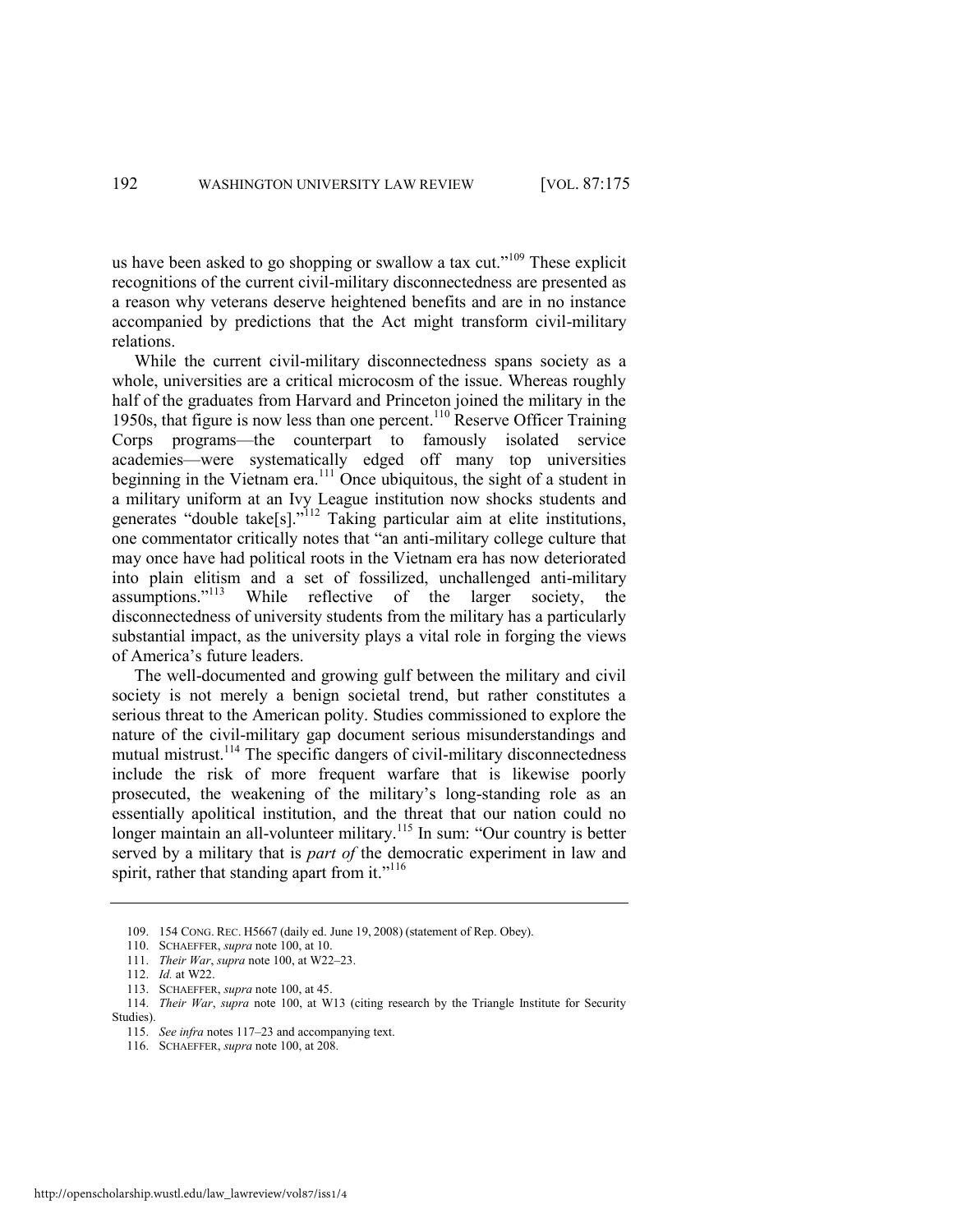<span id="page-19-0"></span>Scholars who have conducted extensive studies $117$  on the gap between the military and civil society have empirically established that "[a]t least since 1816, the greater the presence of veterans in [the national political] elite, the less likely the United States has been to initiate the use of force in the international arena."<sup>118</sup> A potential causal explanation for this phenomenon is that political leaders who have experienced the hardships and horrors of war themselves apply more scrutiny before extending their support to military forays.<sup>119</sup> Impacting the prosecution of wars, when the military members fighting in the chosen conflicts are a largely separate class from the rest of society, political leaders have less incentive to be responsive to defects in strategy or even equipment shortages.<sup>120</sup> On a higher level, mutual trust and understanding between civilian and military leadership is a critical prerequisite to the successful implementation of a war strategy.<sup>121</sup> The military's longstanding role as an essentially apolitical institution is likewise threatened by a gulf between the military and civil society. "[A]s the military's belief that the larger society understands and values the military has decreased . . . the military's need to advocate on their own behalf has grown. This puts the military in the position of becoming just one more special-interest group lobbying a bitterly divided Washington for attention.<sup> $n^{122}$ </sup> Finally, broad societal understanding of (and support for) the military eases recruiting and retention challenges, thus allowing for the maintenance of an all-volunteer force.<sup>123</sup>

<sup>117.</sup> PETER D. FEAVER & RICHARD H. KOHN, *The Gap: Soldiers, Civilians, and Their Mutual Misunderstanding*, *in* AMERICAN DEFENSE POLICY 338 (Paul Bolt et al. eds., 2005).

<sup>118.</sup> *Id*. at 341.

<sup>119.</sup> *Their War, supra* note [100](#page-17-1), at W25 ("We are disconnecting from our society . . . . [Military engagements inherently entail] a number of casualties, and the suffering, and the separation from the families, and the sacrifices. If you have a congressman who's experienced this, you would see the Congress be far more careful and more cautious, if for no other reason than they know what this is about."") (quote from Senator Hagel).

<sup>120.</sup> *See Soldiers Gone*, *supra* not[e 102,](#page-17-2) at 150.

A military in Vietnam that was representative of all social classes might also have forced a faster resolution of America's uncertainties about the war. Were enough members of the Vietnam era Congresses receiving input from their sons and daughters serving at the front? Were they getting the 'have to be answered' phone calls from bank presidents, state party chairmen, and newspaper editors recounting the experiences of their children in Vietnam?

*Id*.

<sup>121.</sup> *See generally* Mackubin Thomas Owens, Op-Ed., *Our Generals Almost Cost Us Iraq*, WALL ST. J., Sept. 24, 2008, at A29 (arguing that the most significant breakdown in civil-military relations since 1862 almost foreclosed the possibility of rescuing success in Iraq).

<sup>122.</sup> SCHAEFFER, *supra* not[e 100,](#page-17-1) at 154.

<sup>123.</sup> FEAVER, *supra* not[e 117,](#page-19-0) at 342.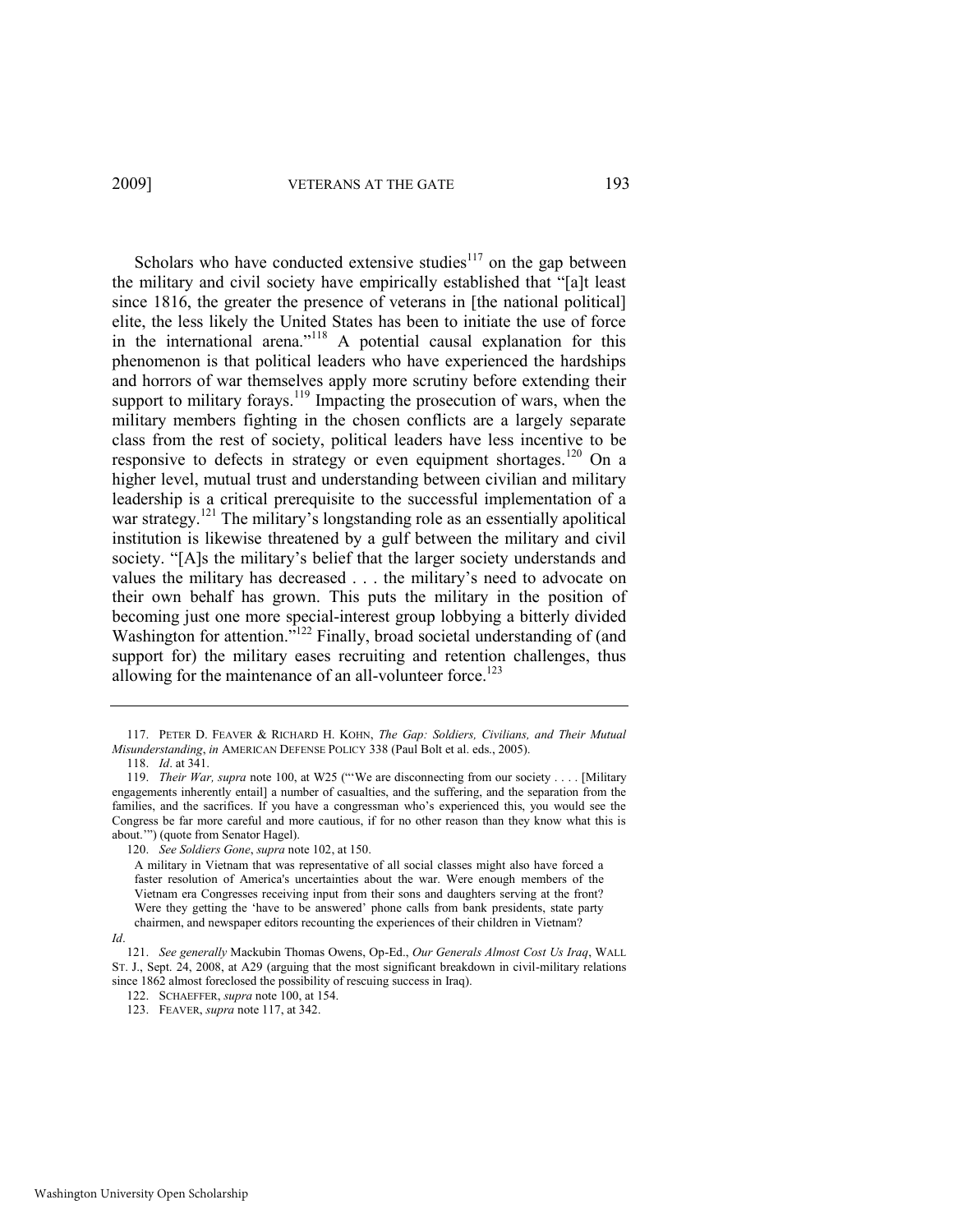#### *B. Surge in University Enrollment by Combat Veterans*

<span id="page-20-1"></span><span id="page-20-0"></span>Many categories of veterans will likely avail themselves of the generous benefits offered by the new GI Bill, resulting in significantly larger numbers of veterans on America's campuses.<sup>124</sup> First, as the military's repeated and strident warnings about retention<sup>125</sup> have suggested, many members may leave the services to pursue higher education. Additionally, the current slowdown in the private sector  $126$ makes the returns from private employment compared to the returns from academia relatively lower than they otherwise would be, undoubtedly spurring additional veterans to use the GI Bill. Furthermore, active duty personnel are also eligible to use the GI Bill, $^{127}$  although many units' demanding operational tempo would likely preclude many members from attending full-time programs of study. The variable tuition awarded by the new GI Bill<sup>128</sup> will place even the nation's elite institutions within the financial reach of many veterans. Finally, the sheer number of military members who have deployed to Iraq and Afghanistan since  $2001^{129}$  means that many GI Bill claimants will have recent experience serving in a combat zone.

<sup>124.</sup> *See generally* Jeremy Hay, *Colleges' Surge of Veterans*, PRESS DEMOCRAT, Oct. 2, 2008 [hereinafter *Surge of Veterans*] (documenting an explosive growth in veterans' enrollment across California colleges and noting VA predictions of further surges in enrollment). It is worth noting that much of the increase in enrollment of veterans in the 2008–09 academic year can logically be attributed to the Act—despite most of its provisions not taking effect until August 1, 2009—for three reasons. First, the Act increased the flat-rate payments of the Montgomery Bill benefits structure by a significant twenty percent. *See supra* note [73.](#page-12-0) Secondly, there was, and remains, significant confusion surrounding whether a generous retroactive payment would be made on August 1, 2009, to additionally compensate veterans who studied during the 2008–09 academic year. *See supra* not[e 53](#page-8-1) and accompanying text. Finally, veterans without exceptional job prospects might have been lured to begin a program of higher education by the prospect of generous benefits for their second through fourth years, and decided it would not be advantageous to spend a year treading water in temporary employment just to maximize their benefits across all four years.

<sup>125.</sup> *See supra* note [24](#page-4-0) and accompanying text; *but see* Initial CBO Estimate, *supra* not[e 86,](#page-14-0) at 2– 3 (forecasting that the services may be able to keep reenlistments at their traditional levels through the transfer of several billion dollars in recruiting funds to enhanced reenlistment bonuses). Even if this CBO estimate proves entirely correct, the combination of substantially more generous benefits and the current economic slowdown will mean that for those veterans who would have separated from the military regardless, pursuing higher education will have a sharply lower opportunity cost. *See infra*  note [126 a](#page-20-0)nd accompanying text.

<sup>126.</sup> *See, e.g.*, Mark Trumball, *Biggest Hit as GDP Falls: American Exports*, CHRISTIAN SCIENCE MONITOR, Feb. 2, 2009, at 2.

<sup>127. 38</sup> U.S.C.A. § 3313(e)(1) (West 2008).

<sup>128.</sup> *See supra* note[s 43](#page-7-3)–[44 a](#page-7-1)nd accompanying text.

<sup>129.</sup> *See Rocky Road*, *supra* note [76 \(](#page-12-1)noting more than 1.6 million veterans have deployed to those combat zones).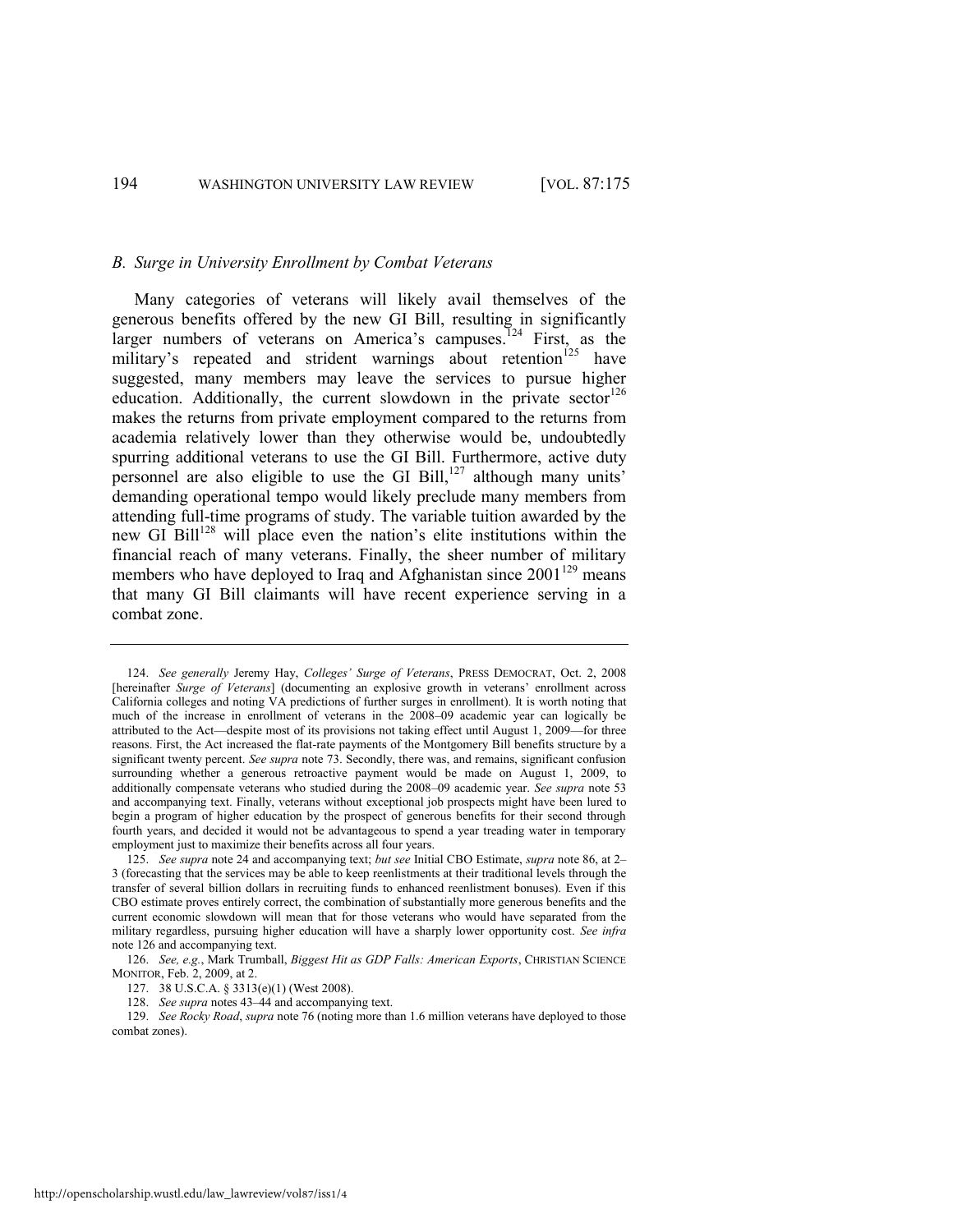<span id="page-21-3"></span><span id="page-21-0"></span>As a population, veteran students are different from their civilian peers in a variety of ways. Veterans are focused on graduating, often in contrast to "the 18- or 19-year old who is on the five year plan."<sup>130</sup> California State University Chancellor Charles Reed deems veterans to be "the exact profile of the students we want[] on our campuses: smart, serious but balanced, committed, contributing, and diverse."<sup>131</sup> However, veterans (particularly combat veterans) also face physical<sup>132</sup> and mental health challenges such as Post-Traumatic Stress Disorder<sup>133</sup> in greater numbers than their civilian peers. Veterans have to navigate complex bureaucracies to secure their educational entitlements,  $134$  encounter difficulties in getting appropriate credit for advanced technical and leadership development training,<sup>135</sup> and can have difficulty fitting in<sup>136</sup> amongst often slightly younger students.

#### <span id="page-21-2"></span><span id="page-21-1"></span>*C. Heightened Interactions May Transform Civil-Military Relations*

As significant numbers of young veterans with recent combat experience matriculate to universities across America with the aid of the new GI Bill, the resulting interaction of groups that have grown increasingly disconnected will generate clashes of culture and ideas. The health of the national political discourse on America's military engagements, and the extent to which veterans adapt to their new campus environment will determine whether this mixture of military<sup>137</sup> and civilian

<sup>130.</sup> *Surge of Veterans*, *supra* not[e 124](#page-20-1) (providing an illuminating, if at times hyperbolic, contrast between veteran students and their civilian peers).

<sup>131.</sup> Charles B. Reed, *An Assignment for All Institutions*, PRESIDENCY, Spring 2008, at 18, 19 [hereinafter *Assignment for Institutions*].

<sup>132.</sup> More than 30,000 U.S. military personnel have been wounded in the Iraq conflict alone. Icasualties.org, Iraq Coalition Casualty Count, http://icasualties.org/Iraq/index.aspx (last visited July 18, 2009). A particularly stark example of how war injuries can impact veterans' higher education decisions was brought into focus as Dartmouth University President Wright met with recovering veterans. Several marines who had lost one or both legs asked whether there were elevators in university buildings to render class attendance practical. *Served Their Country*, *supra* not[e 3,](#page-1-0) at 16.

<sup>133.</sup> *Surge of Veterans*, *supra* not[e 124.](#page-20-1) 

<sup>134.</sup> *See Rocky Road*, *supra* note [76.](#page-12-1) 

<sup>135.</sup> *See Assignment for Institutions*, *supra* not[e 131,](#page-21-0) at 18.

<sup>136.</sup> *See Rocky Road*, *supra* note [76](#page-12-1) (documenting several veterans' difficult transitions from the military to college, including one who "hadn't a clue how a Marine becomes a college student"); see *also Their War*, *supra* note [100,](#page-17-1) at W13–14 (conveying how merely the experience of basic training leads many military members to view civilians very differently "after only 13 weeks on the other side of the fence").

<sup>137.</sup> Many veterans utilizing the GI Bill will be separated from active duty service, but they could still play a role in bridging civil-military relations because their military perspectives would still be fresh and would likely permeate conversations about world affairs. Furthermore, separated veterans would likely continue to maintain friendships with currently serving veterans, thus passing along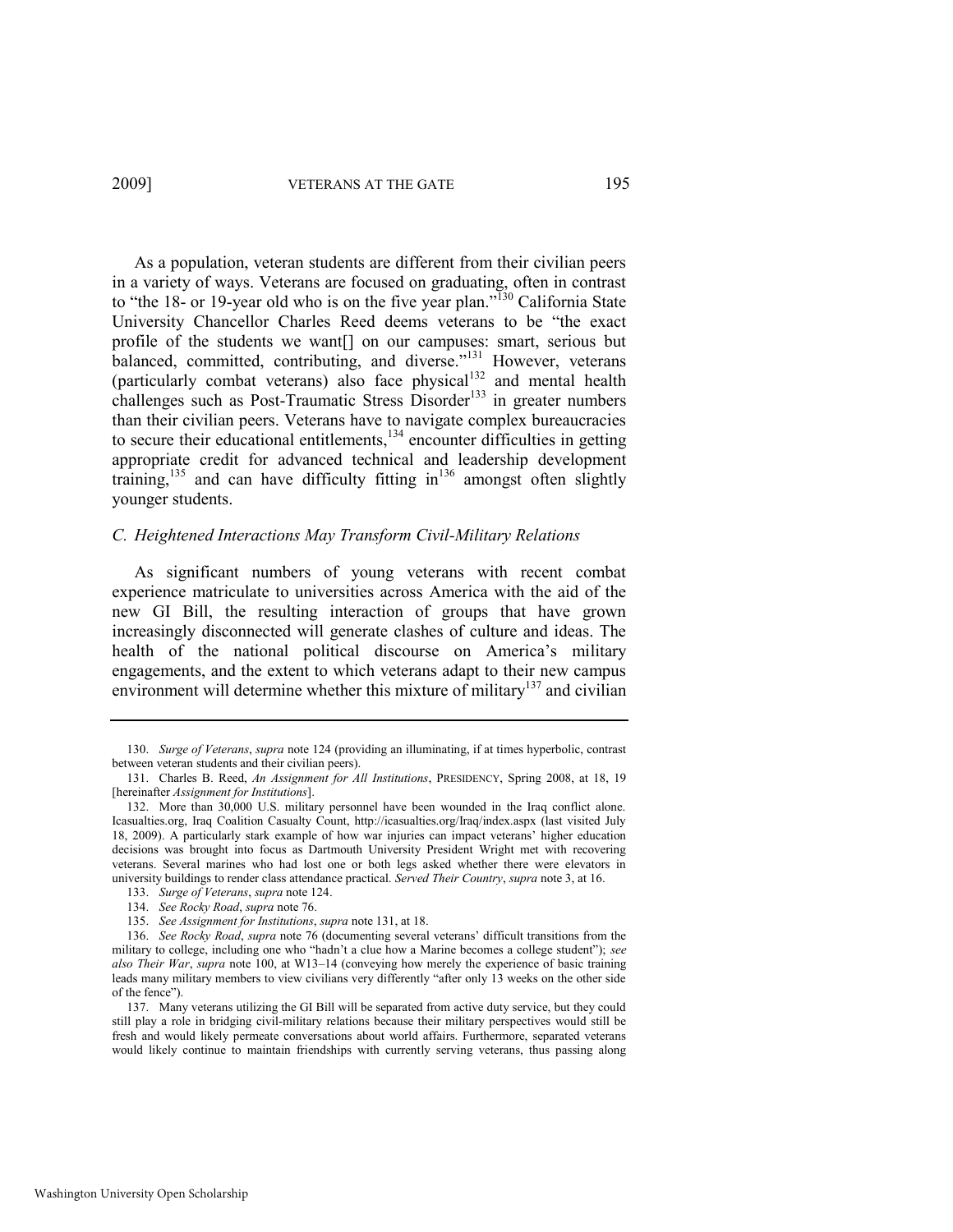values ultimately helps bridge the gulf in civil-military relations, or whether feelings will instead devolve from tentative mistrust to open hostility.

The level of national political disagreement over the conflicts in Iraq and Afghanistan will overlay and color the heightened interactions between veterans and civilian students.<sup>138</sup> Just as the Vietnam War became "a symbol of a deep divide in American political life" that changed "how military service is perceived today by whole swaths of our population," $139$ similarly resented conflicts could poison the well of discourse and make it nearly impossible to move towards a consensus on the role of the military in society. In contrast, "good short wars" lead to a temporary high regard of the military, which—even if "at arm's length"<sup>140</sup>—is a helpful prerequisite to renewed civil-military connectedness. In 2006-07, the conflict in Iraq was an extremely politically polarizing issue.<sup>141</sup> Yet, an objective analysis reveals that through significant military gains, Iraq had largely receded as a divisive political issue by the fall of  $2008$ .<sup>142</sup> Military reversals could rapidly reestablish Iraq as a flashpoint in American politics (raising tensions in the university setting as well), as could competing views of the conflict in Afghanistan as it gains renewed attention via the surge<sup> $143$ </sup> of forces in 2009 and beyond. While war-related political polarization has the greatest potential to derail a restoration of civilmilitary connectedness, strong red-state/blue-state polarization in general "helps reinforce the upper-middle-class sense that those who serve are the

feedback about their experiences reintegrating to civil society. Additionally, a significant proportion of veterans who separate from active duty transition into a Reserve or National Guard component and would thus continue to directly influence other military members.

<sup>138.</sup> The analysis that follows is not uniquely applicable to an academic setting, and would indeed be applicable in broader societal settings as well. However, as political expression is such a core feature of academia, an overlay of national political disagreement would likely cause greater discord in an academic setting experiencing a surge in its veteran population than in, for example, a workplace or community setting experiencing a similar increase.

<sup>139.</sup> SCHAEFFER, *supra* not[e 100,](#page-17-1) at 120.

<sup>140.</sup> *Id.* at 125.

<sup>141.</sup> *See, e.g.*, Adam Nagourney and Megan Thee, *With Iraq Driving Election, Voters Want New Approach*, N.Y. TIMES, Nov. 2, 2006, at A1; Donald Kagan, *Today's Defeatists*, NATIONAL REVIEW, Sept. 10, 2007, http://nationalreview.com (follow "Search" hyperlink; then follow "National Review Online" hyperlink; then search for "defeatists") (analyzing the "fierce partisan conflict" over Iraq throughout mid-2007, including an unwillingness by congressional Democrats to acknowledge recent gains or view such developments as positive).

<sup>142.</sup> *Cf.* Julian E. Barnes, *Gates on Board with Obama's Iraq Plan*, L.A. TIMES, Dec. 3, 2008, at A6 (noting the public's support for the Defense Secretary who had overseen the surge under the Bush administration to remain at his post to oversee the drawdown in the Obama administration).

<sup>143.</sup> *See generally* Helene Cooper, *Obama's War: Fearing Another Quagmire*, N.Y. TIMES, Jan. 25, 2009, at WK 1 (detailing President Obama's ordering of additional forces to Afghanistan, and relating competing views on the conflict in Afghanistan).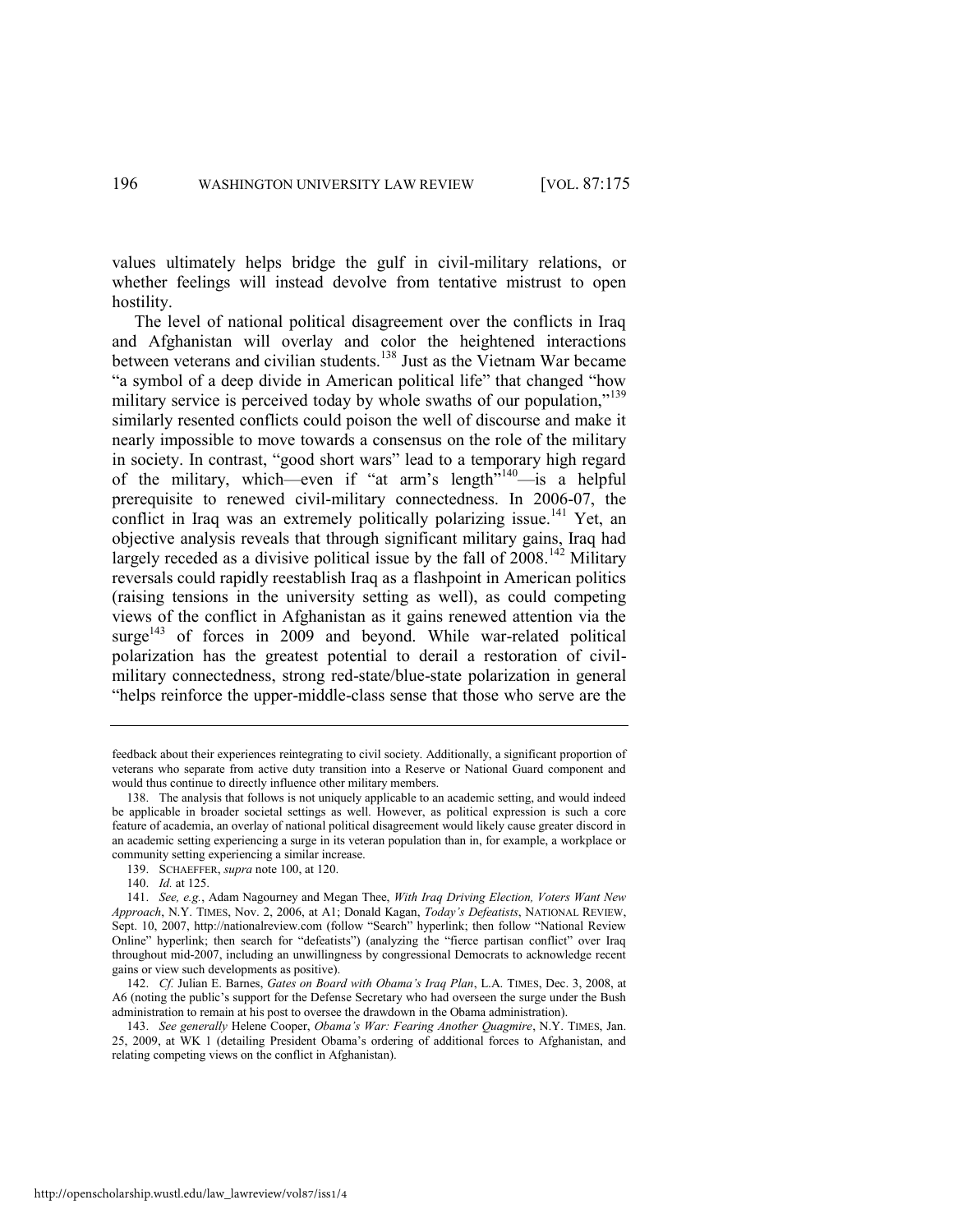'other'<sup>144</sup> and thus, the overall level of division in American politics will likewise shape this issue.

<span id="page-23-0"></span>Two additional factors will likely influence whether increased interaction leads to renewed connectedness. The first is the extent to which veterans are able to overcome the frequent administrative potholes<sup>145</sup> on "the rocky road from combat to college."<sup>146</sup> If veterans are able to efficiently enroll and obtain their entitled benefits, they will be able to apply their energies to achieving academic success and adapting to campus life. The second factor is the extent to which veterans wisely pick their battles when confronted with a clash of cultures.<sup>147</sup> Were student-veterans to forge positive relationships with each other, more mature and welladjusted veterans could help other veterans develop a balanced perspective on what issues are worth attempting to influence, and veterans would be afforded the chance to safely vent about those features of campus culture most jarring to them.<sup>148</sup> Veterans will still constitute a small minority of the student population at virtually all institutions, and should be aware that

SCHAEFFER, *supra* note [100,](#page-17-1) at 167. With this backdrop, the negative scenario is that veterans and civilian-students become truly frustrated with each other over diverging viewpoints regarding "don't ask, don't tell," and lines of communication break down.

<sup>144.</sup> SCHAEFFER, *supra* not[e 100,](#page-17-1) at 152.

<sup>145.</sup> *See supra* note[s 134](#page-21-1)–35 and accompanying text.

<sup>146.</sup> The quote refers to the title of a particularly astute source. *See Rocky Road*, *supra* not[e 76.](#page-12-1) 

<sup>147.</sup> The current prohibition of open homosexuality in the military is an example of an issue that will almost certainly involve an initial clash of ideas, but that could ultimately result in either a positive or negative outcome. A negative scenario is fairly straightforward to envision, as militarycivilian tension on this issue is well-documented:

<sup>[</sup>T]here's a definite undercurrent of anti-military sentiment among some members of the student body. It's most clear with the Solomon Amendment issue/don't-ask-don't-tell [gays in the military] policy. The fliers that go up and the demonstrations that happen make it clear that they blame members of the military for the policy. It is obvious (or should be obvious) to them that your average private, sergeant, lieutenant, or colonel does not set the policy, and at most is bound to enforce it.

A positive scenario is perhaps slightly more difficult to articulate, but envisions that a rough consensus could develop as civilian students receive updated facts on this issue and as a new generation of veterans is directly confronted with the strong civilian opinion on this issue. This could happen roughly as follows: veterans could inform college students that the source of "don't ask, don't tell‖ is public law and not military regulation, while civilian students could persuade younger veterans that it is time to support a change in policy. With a rough consensus, the next generation of influential civilians could direct their energy on the subject where it has a chance to make an impact—to Congress, rather than towards primarily challenging military recruiters, *see id.* at 45–46, which can only very indirectly produce any effect, and additionally serves as an affront to those in (and recently out of) uniform.

<sup>148.</sup> Recall that veteran students frequently have difficulty fitting in on campus. *See supra* note [136](#page-21-2) and accompanying text. This is not surprising considering "the gap" between civil society and the military identified in this Section.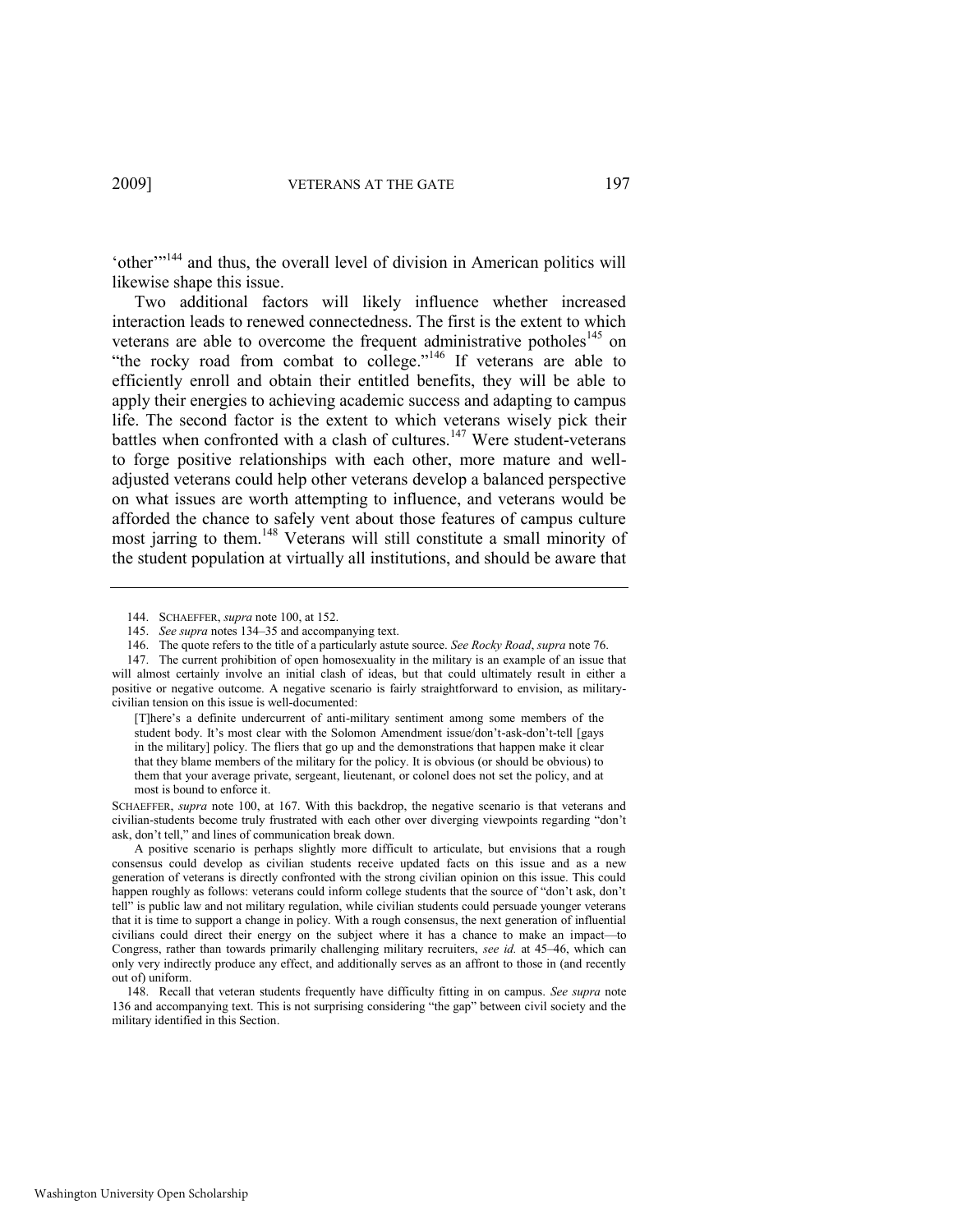their values will likely adjust as much or more than the values of the civilian students with whom they interact.

#### VI. RECOMMENDATIONS TO ENSURE REALIZATION OF THE ACT'S **OBJECTIVES**

While it is clear that the Act in its present form will significantly enhance veterans' educational opportunities, modest actions by Congress and university officials would more effectively realize the Act's objectives and enhance civil-military relations. Specifically, Congress should strive to ensure these generous benefits are indeed limited to wartime veterans or eliminate the parallel Montgomery GI Bill benefits structure. Furthermore, utilizing an existing federal oversight agency to monitor universities' pricing practices could ensure the federal government is not gouged. Finally, university officials should recognize and attempt to meet the needs of their growing veteran populations, and take basic steps to support veterans' student groups.

First, to avoid overbreadth in the Act's coverage, Congress should rapidly pass a renewable sunset provision so these benefits can be appropriately reserved for wartime veterans. The necessary complement of the idea that wartime veterans have earned heightened benefits<sup>149</sup> is that peacetime veterans should receive relatively *fewer* benefits; however, that complement is unlikely to be realized under the Act's current structure. If our nation does not achieve a state of peace for, perhaps, another decade or longer, these generous benefits will have likely achieved administrative and political inertia. Such inertia would likely cause the Act to remain in force permanently without another thoughtful reflection on its continuing appropriateness.<sup>150</sup> The nature of the current conflict heightens this concern, since unlike the highly visible surrender of the Japanese following World War II,<sup>151</sup> the current war against Al Qaeda and its affiliates is likely to end "not with a bang, but a whimper." $152$  A renewable sunset provision with language about the bill's original purpose would

<sup>149.</sup> *See supra* note[s 19](#page-4-2)–[20,](#page-4-4) [22,](#page-4-3) [28](#page-5-2)–[30 a](#page-5-3)nd accompanying text.

<sup>150.</sup> *Cf. Predictability and Control: Twin Reasons for Restoring Budget Disciplines: Hearing Before the H. Comm. on the Budget*, 107th Cong. 24 (2002) (statement of Bill Frenzel, Co-Chairman, Committee for a Responsible Federal Budget) (encapsulating the strong inertia surrounding federal entitlements with the quote, "entitlements are forever.").

<sup>151.</sup> *See* Donna Miles, *60 Years Later, V-J Day and End of World War II Remembered*, AMERICAN FORCES PRESS SERVICE, Aug. 15, 2005, http://www.defenselink.mil/news/newsarticle. aspx?id=16891.

<sup>152.</sup> Neil Steinberg, *Terror War to End Not with Bang, but with Whimper*, CHI. SUN-TIMES, Sept. 11, 2006, at 20.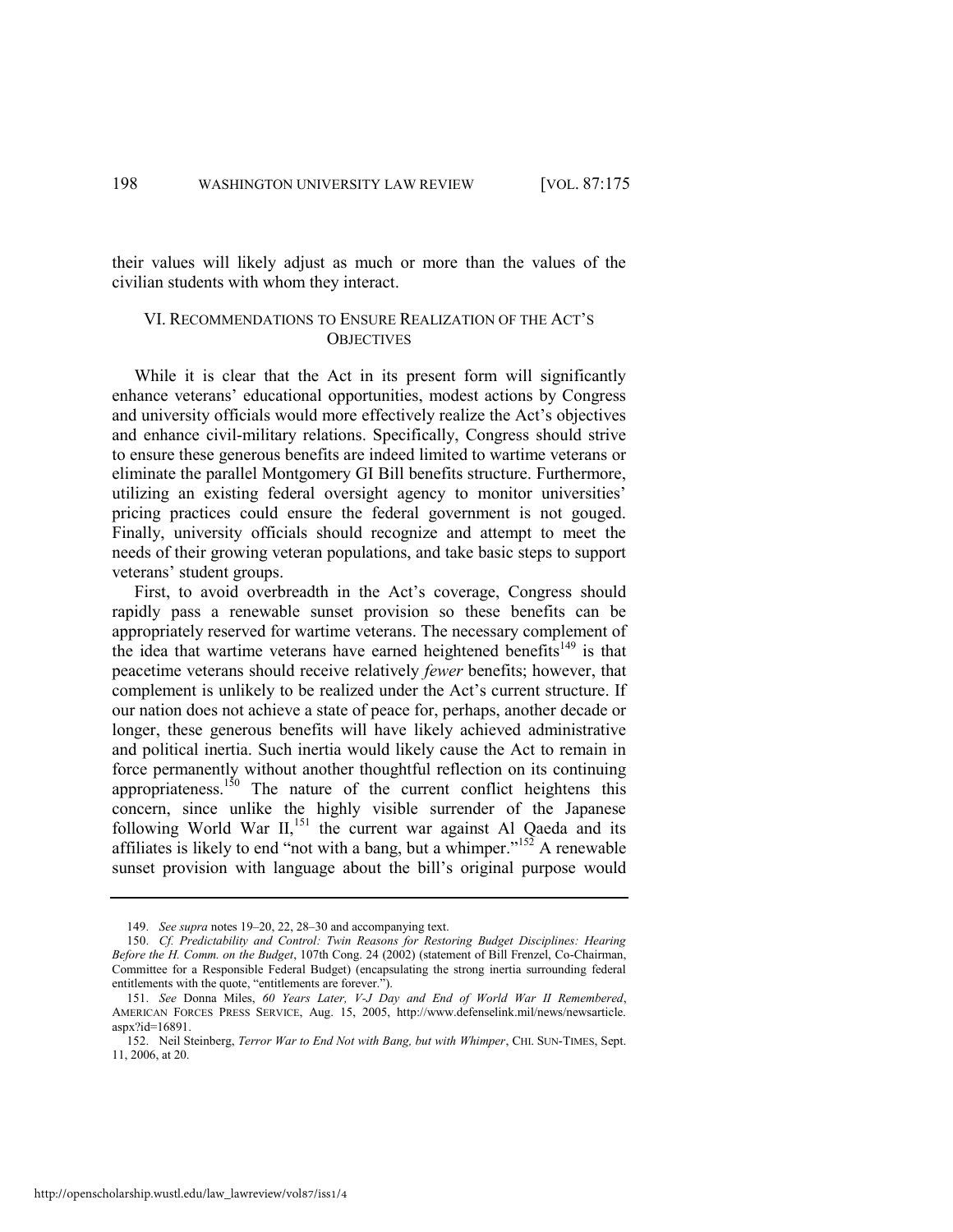cost little political capital to push through now while memories of the Act's objectives are still fresh, and would provide the necessary political cover for future elected leaders to return to a more traditional level of benefits at an appropriate time.

Alternatively,<sup>153</sup> to mitigate the confusion caused by the proliferation of veterans' educational benefits, Congress should adopt a timeline for eliminating the parallel Montgomery GI Bill benefits structure. As having multiple programs creates confusion amongst the VA, campus officials, and veterans,<sup>154</sup> the eventual streamlining into a single set of benefits would enhance the efficiency with which GI Bill benefits are administered. Since many service members paid into the Montgomery GI Bill,<sup>155</sup> and there are a few scenarios in which eliminating the Montgomery GI Bill would result in lesser payments to individuals,<sup>156</sup> immediately terminating the Montgomery GI Bill would be unfair to veterans counting on using that benefit structure. However, with sufficient notice, the relatively small number of veterans planning to use Montgomery GI Bill benefits would have adequate time to either pursue their planned studies prior to the expiration, or position themselves to effectively utilize benefits under the new GI Bill benefits structure. Thus, provided that several years' notice were given of a planned termination of the Montgomery GI Bill,<sup>157</sup> the gains to all veterans from streamlined benefits processing would far outweigh the costs to a small fraction of veterans facing reduced payments.

To ensure that gouging of the government through manipulative tuition practices does not recur,<sup>158</sup> the government should utilize either the Government Accountability Office or the Congressional Budget Office to study the impact of the new GI Bill on universities' pricing practices across the medium term. If the federal government is indeed being gouged

<sup>153.</sup> My recommendations to pass a renewable sunset provision and eliminate the Montgomery Bill benefits structure could theoretically *both* be adopted; however, they are clearly at cross-purposes. To illustrate, were the Act's practice of awarding generous variable tuition payments to be curtailed upon entering an era of peacetime, it would be suboptimal to have to renew a defunct Montgomery GI Bill benefits structure.

<sup>154.</sup> *See supra* note[s 77](#page-13-0)–[79 a](#page-13-1)nd accompanying text.

<sup>155.</sup> *See supra* not[e 63 a](#page-10-0)nd accompanying text.

<sup>156.</sup> *See supra* note[s 71](#page-12-2)–[73 a](#page-12-0)nd accompanying text.

<sup>157.</sup> The contrasting option of waiting until everyone who had made payments under the Montgomery GI Bill has had a full n opportunity to use up their benefits before shutting down the program is impractical. Imagine a warrant officer who enrolled in the Montgomery GI Bill upon enlisting in February 2009: since he can stay in the service for at least forty years—and has ten years to use the benefits after that, *see supra* notes [64](#page-10-1)–[65](#page-10-2) and accompanying text, the dual benefits structure would continue through 2059.

<sup>158.</sup> *See supra* not[e 85 a](#page-14-1)nd accompanying text.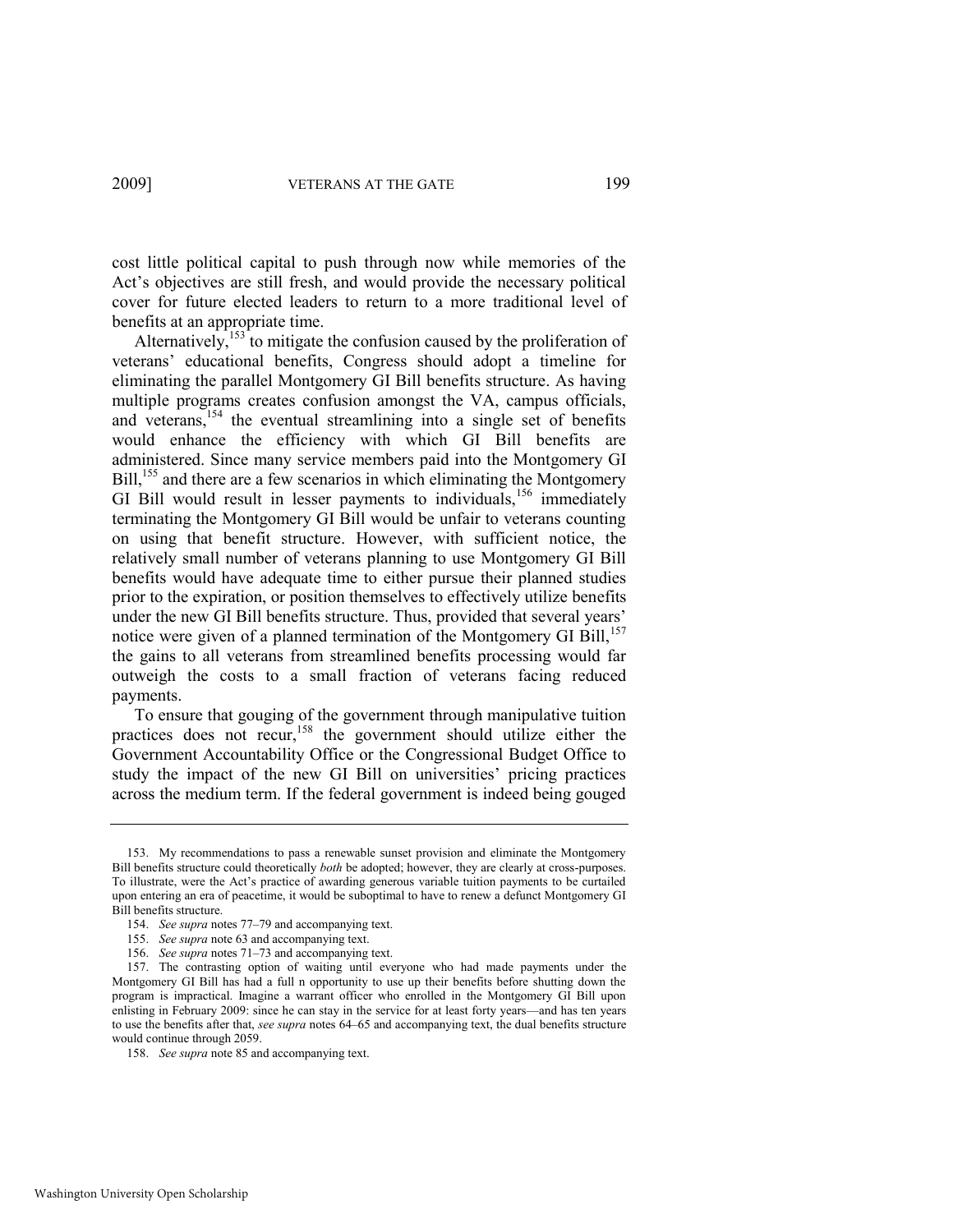through skyrocketing tuition list prices and increased selective discounting,<sup>159</sup> Congress should consider modifying the tuition benefit. For example, Congress could redefine the tuition benefit as 100 percent of an institution's average net tuition, payable directly to students, thus curtailing universities' ability to artificially raise their receipts through manipulative pricing practices.<sup>160</sup>

Further, to ensure administrative challenges do not complicate veterans' transition to the university environment,<sup>161</sup> university administrators should apply modest, but focused, efforts to ensure their evolving population of students is adequately serviced. Recognizing the challenges faced by veterans, Dartmouth University President Wright has undertaken model efforts to ensure his institution effectively addresses veterans' unique needs.<sup>162</sup> Rather than creating an additional office for veteran-students, Wright directed existing offices to tweak their policies and services, which he framed as "customized support with our current system.  $\ldots$ <sup>163</sup> A few state university systems, particularly California and Minnesota, are taking the lead in expanding veterans' advisory or outreach services,<sup>164</sup> serving as additional examples of how universities can take basic steps to properly service their expanding veteran populations.

Finally, to facilitate veterans' efforts to connect with students who have had minimal exposure to the military, administrators should support efforts of veterans to form or expand veterans' student organizations. Since well-adapted veterans can use their practical experience to help teach others how to overcome bureaucratic stumbling blocks and model how to fit in with civilian peers, these organizations can play a critical role in enhancing civil-military relations. At several institutions, veterans have already formed such groups, $165$  but could still benefit from expressions of support by university officials. In the case of schools that have faculty

<sup>159.</sup> *See generally supra* Part IV.

<sup>160.</sup> Recalling the hypothetical scenario central to the premise advanced in Part IV, average net tuition is nominal tuition less the average amount of scholarships awarded by a university. Re-defining the benefit as payable directly to students at the level of average net tuition would incentivize veterans to attempt to attain the best scholarships possible from universities—an incentive that is largely lacking under the current payment structure. Furthermore, by not paying universities directly, it would be vastly more difficult for universities to gouge the government through manipulative pricing practices. Nonetheless, even this method has some disadvantages—namely, that students who do attain generous scholarships could essentially profit from going to school—and thus, any alternative payment methodology warrants thoughtful consideration by economists prior to implementation.

<sup>161.</sup> *See supra* note[s 132](#page-21-3)–36[, 145](#page-23-0)–46 and accompanying text.

<sup>162.</sup> *See generally Served Their Country*, *supra* not[e 3.](#page-1-0) 

<sup>163.</sup> *Id.* at 18.

<sup>164.</sup> *Rocky Road*, *supra* not[e 76.](#page-12-1) 

<sup>165.</sup> *Served Their Country*, *supra* not[e 3,](#page-1-0) at 18–19; *see also Rocky Road*, *supra* not[e 76.](#page-12-1)